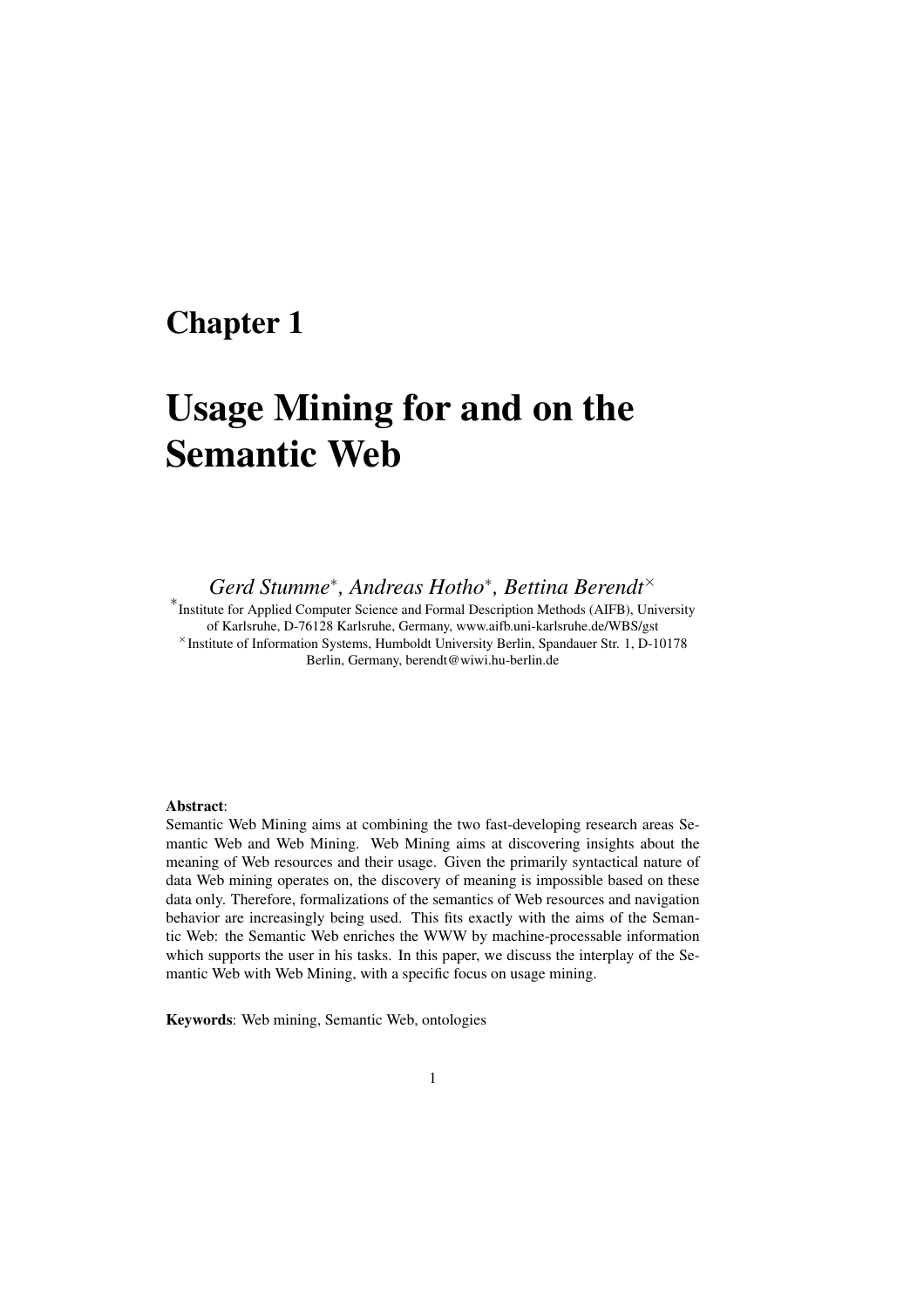# 1.1 Introduction

Web Usage Mining is the application of data mining methods to the analysis of recordings of Web usage, most often in the form of Web server logs. One of its central problems is the large number of patterns that are usually found: among these, how can the *interesting* patterns be identified?

For example, an application of association rule analysis to a Web log will typically return many patterns like the observation that 90% of the users who made a purchase in an online shop also visited the homepage—a pattern that is trivial because the homepage is the site's main entry point.

Statistical measures of pattern quality like support and confidence, and measures of interestingness based on the divergence from prior beliefs are a primarily syntactical approach to this problem. They need to be complemented by an understanding of what a site and its usage patterns are about, i.e. a semantic approach.

A popular approach for modelling sites and their usage is related to OLAP techniques: a modelling of the pages in terms of (possibly multiple) concept hierarchies, and an investigation of patterns at different levels of abstraction, i.e. a knowledge discovery cycle which iterates over various "roll-ups" and "drill-downs". Concept hierarchies conceptualize a domain in terms of taxonomies such as product catalogs, topical thesauri, etc. The expressive power of this form of knowledge representation is limited to is-a relationships. However, for many applications, a more expressive form of knowledge representation is desirable, for example *ontologies* that allow arbitrary relations between concepts.

A second problem facing many current analyses that take semantics into account is that the conceptualizations often have to be hand-crafted to represent a site that has grown independently of an overall conceptual design, and that the mapping of individual pages to this conceptualization may have to be established.

It would thus be desirable to have a rich semantic model of a site, of its content and its (hyperlink) structure, a model that captures the complexity of the manifold relationships between the concepts covered in a site, and a model that is "built into" the site in the sense that the pages requested by visitors are directly associated with the concepts and relations treated by it.

The *Semantic Web* is just this: today's Web enriched by a formal semantics in form of ontologies that captures the meaning of pages and links in a machine-understandable form. The main idea of the Semantic Web is to enrich the current Web by machineprocessable information in order to allow for semantic-based tools supporting the human user. In this paper, we discuss on one hand how the Semantic Web can improve Web usage mining, and on the other hand how usage mining can be used to built up the Semantic Web.

After a short overview of the relevant areas of Web Mining in the next section, Section 1.3 will describe this understanding of the Semantic Web in more detail. Section 1.4 then gives an overview of how semantics can enhance Web usage mining, ranging to a mining of the Semantic Web itself. We also discuss how to incorporate knowledge about behavior in Web hypermedia that transcends the semantics of sites in themselves.

Section 1.5 then illustrates how mining can contribute to the development of the Semantic Web by automatically extracting knowledge from Web resources.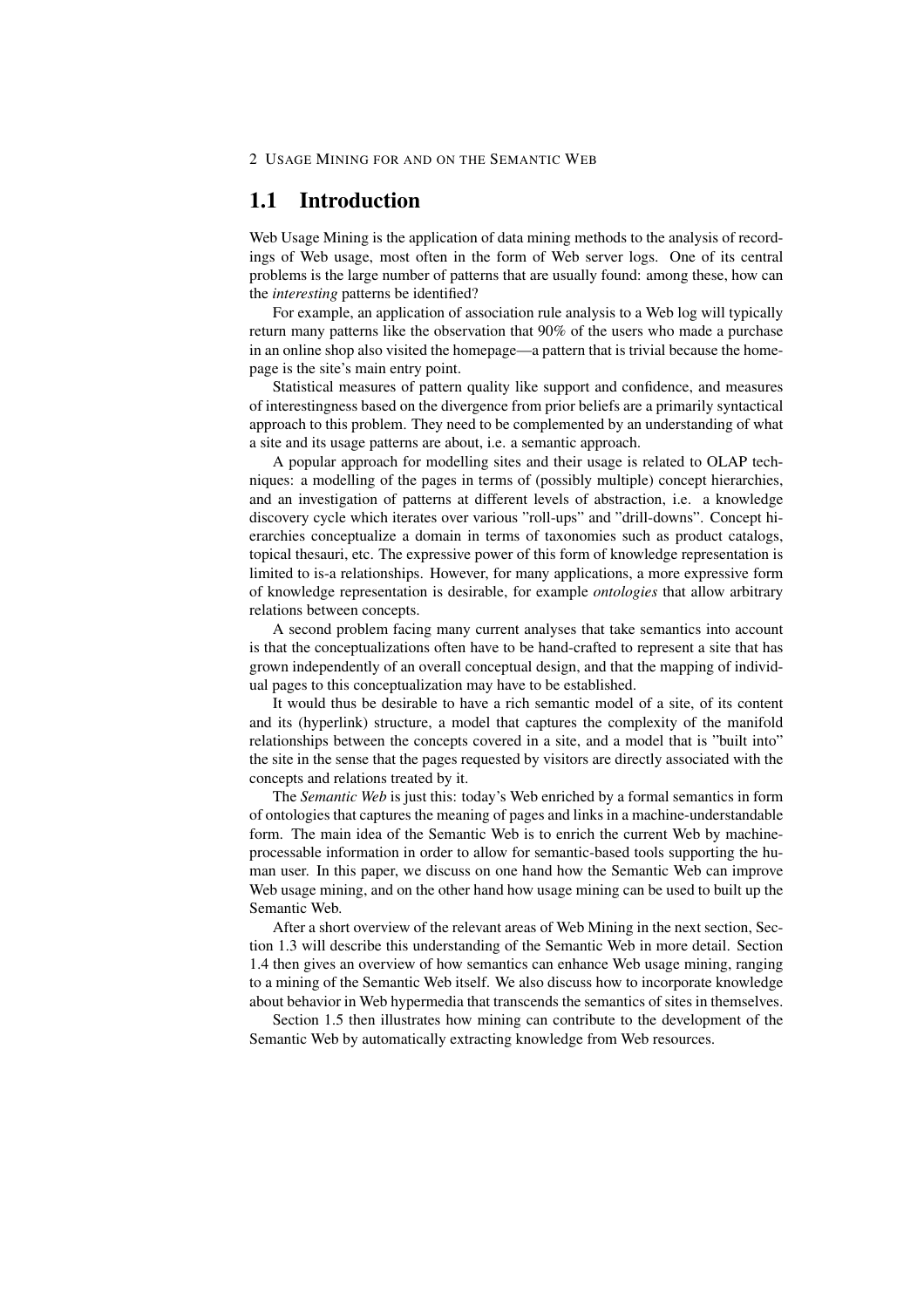We use the term *Semantic Web Mining* to denote these various methods of mining the Semantic Web and mining for the Semantic Web. Beside Semantic Web Usage Mining, Semantic Web Mining also includes Semantic Web Content and Structure Mining. We discussed the overall view of Semantic Web Mining in [5]. In this paper, we will focus on more specific aspects of Semantic Web Usage Mining.

Ideally, all methods addressed above should be combined to go from a site and its usage to its semantics and back. In the conclusion, we sketch a phase model of this feedback loop, which will improve the understanding of the site and its usage, for the purpose of improving the site for its users.

## 1.2 Web (Usage) Mining

Web mining is the application of data mining techniques to the content, structure, and usage of Web resources. This can help to discover global as well as local structure within and between Web pages. Like other data mining applications, Web mining can profit from given structure on data (as in database tables), but it can also be applied to semi-structured or unstructured data like free-form text. This means that Web mining is an invaluable help in the transformation from human understandable content to machine understandable semantics.

A distinction is generally made between Web mining that operates on the Web resources themselves (often further differentiated into *content* and *structure* mining), and mining that operates on visitors' *usage* of these resources.

*Web content mining* is a form of text mining (for recent overviews, see [9, 42]). It concentrates on the content of individual pages, which is contained in the HTML, script, etc. code that generates a page. It can therefore take advantage of the semistructured nature of these types of text. The hyperlink structure between those pages is, on the one hand, a structure over and above the individual page. This is utlized in *Web structure mining* approaches like the Google PageRank algorithm that determines the relevance of a page by how many other pages "cite" it [40], see also [29]. On the other hand, hyperlinks are part of the textual content of a page. This is particularly true for pages in which hyperlinks, like other elements, are (semantically) marked up. In the following, we will therefore treat these two areas in an integrated fashion [14]. Web content/structure mining can be used, among other things, to extract information from Web pages to determine keywords decribing content, or even to assign Web pages to a domain model, to detect events or track developments in time-varying series of Web resources like newswire articles. These techniques, and their application for understanding Web usage, will be discussed in more detail in section 1.5.

In *Web usage mining*, the primary Web resource that is being mined is a record of the requests made by visitors to a Web site, most often collected in a Web server log [47]. The content and structure of Web pages, and in particular those of one Web site, reflect the intentions of the authors and designers of the pages and the underlying information architecture. The actual behavior of the users of these resources may reveal additional structure.

First, relationships may be induced by usage where no particular structure was designed. For example, in an online catalog of products, there is usually either no inherent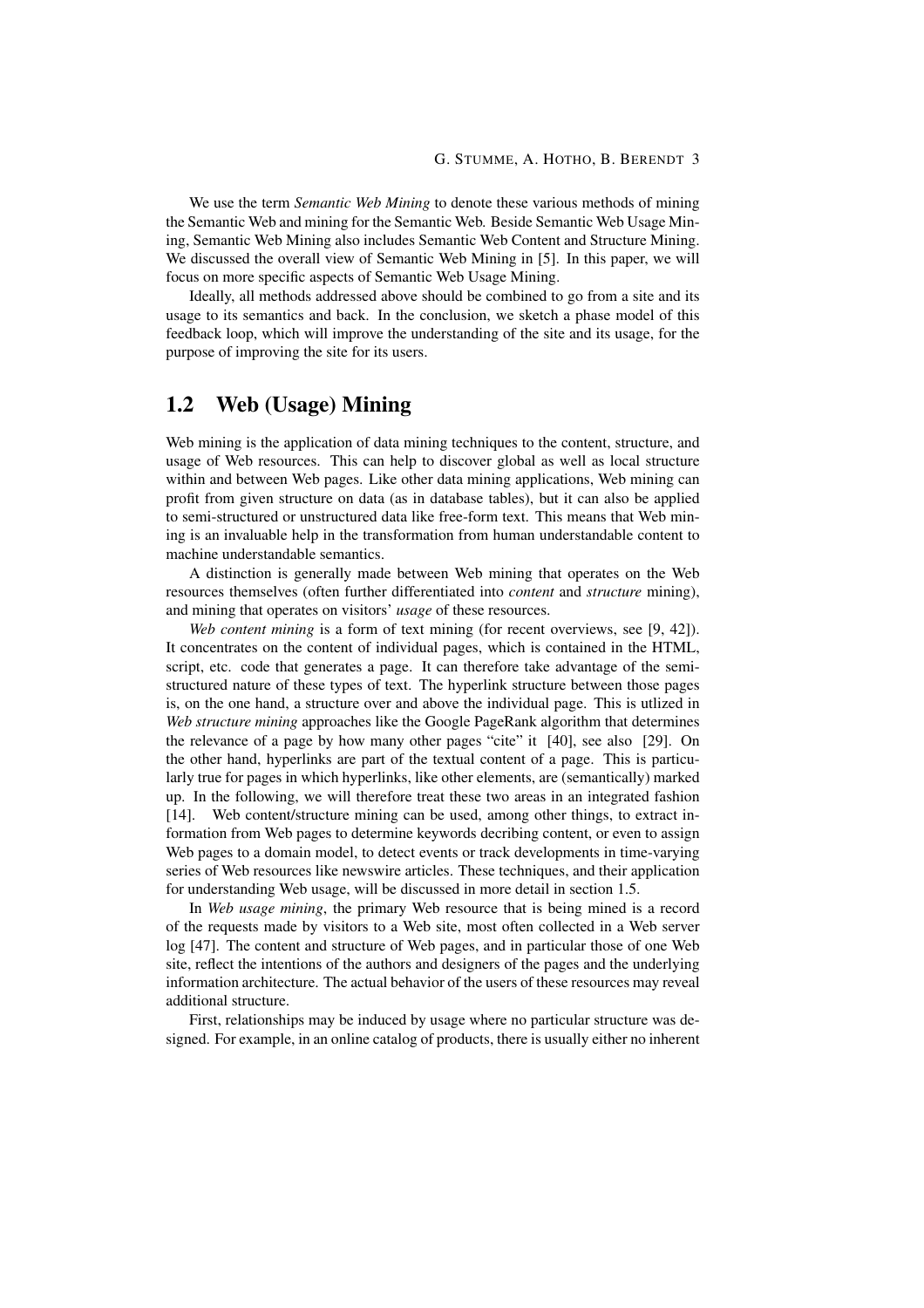structure (different products are simply viewed as a set), or one or several hierarchical structures given by product categories, manufacturers, etc. Mining the visits to that site, however, one may find that many of the users who were interested in product A were also interested in product B. Here, "interest" may be measured by requests for product description pages, or by the placement of that product into the shopping cart (indicated by the request for the respective pages). The identified association rules are at the center of cross-selling and up-selling strategies in E-commerce sites: When a new user shows interest in product A, she will receive a recommendation for product B (cf. [35, 31]).

Second, relationships may be induced by usage where a different relationship was intended. For example, sequence mining may show that many of the users who visited page C later went to page D, along paths that indicate a prolonged search (frequent visits to help and index pages, frequent backtracking, etc.) [13, 25]. This can be interpreted to mean that visitors wish to reach D from C, but that this was not foreseen in the information architecture, hence that there is at present no hyperlink from C to D. This insight can be used for static site improvement for all users (adding a link from C to D), or for dynamic recommendations personalized for the subset of users who go to C ("you may wish to also look at D").

It is useful to combine Web usage mining with content and structure analysis in order to "make sense" of observed frequent paths and the pages on these paths. This can be done using a variety of methods. Many of these methods rely on a mapping of pages into an ontology. And underlying ontology and the mapping of pages into it may already be available, the mapping of pages into an existing ontology may need to be learned, and/or the ontology itself may have to be inferred first.

In the following sections, we will first investigate the notions of semantics (as used in the Semantic Web) and ontologies in more detail. We will then look at how the use of ontologies, and other ways of identifying the meaning of pages, can help to make Web Mining go semantic. Lastly, we will investigate how ontologies and their instances can be learned.

# 1.3 Semantic Web

The Semantic Web is based on a vision of Tim Berners-Lee, the inventor of the WWW. The great success of the current WWW leads to a new challenge: a huge amount of data is interpretable by humans only; machine support is limited. Berners-Lee suggests to enrich the Web by machine-processable information which supports the user in his tasks. For instance, today's search engines are already quite powerful, but still return too often too large or inadequate lists of hits. Machine-processable information can point the search engine to the relevant pages and can thus improve both precision and recall.

For instance, it is today almost impossible to retrieve information with a keyword search when the information is spread over several pages. Consider, e. g., the query for web mining experts in a company intranet, where the only explicit information stored are the relationships between people and the courses they attended on one hand, and between courses and the topics they cover on the other hand. In that case, the use of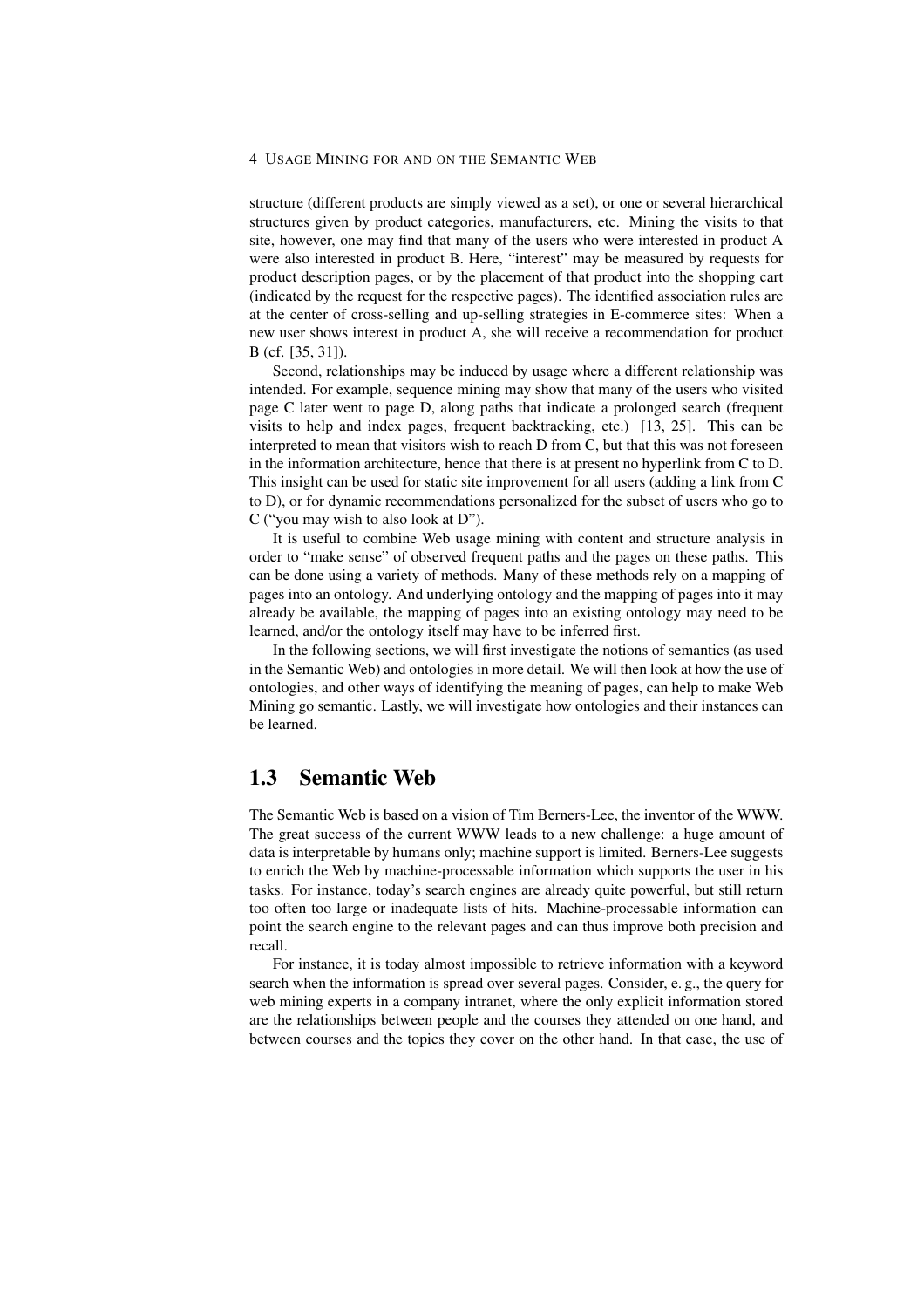a rule stating that people who attended a course which was about a certain topic have knowledge about that topic might improve the results.

The process of building the Semantic Web is today still heavily going on. Its structure has to be defined, and this structure has then to be filled with life. In order to make this task feasible, one should start with the simpler tasks first. The following steps show the direction where the Semantic Web is heading:

- 1. Providing a common syntax for machine understandable statements.
- 2. Establishing common vocabularies.
- 3. Agreeing on a logical language.
- 4. Using the language for exchanging proofs.

Berners-Lee suggested a layer structure for the Semantic Web: (i) Unicode/URI, (ii) XML/Name Spaces/ XML Schema, (iii) RDF/RDF Schema, (iv) Ontology vocabulary,  $(v)$  Logic,  $(vi)$  Proof,  $(vii)$  Trust.<sup>1</sup> This structure reflects the steps listed above. It follows the understanding that each step alone will already provide added value, so that the Semantic Web can be realized in an incremental fashion.

On the first two layers, a common syntax is provided. *Uniform resource identifiers (URIs)* provide a standard way to refer to entities,<sup>2</sup> while *Unicode* is a standard for exchanging symbols. The *Extensible Markup Language (XML)* fixes a notation for describing labeled trees, and XML Schema allows to define grammars for valid XML documents. XML documents can refer to different *namespaces* to make explicit the context (and therefore meaning) of different tags. The formalizations on these two layers are nowadays widely accepted, and the number of XML documents is increasing rapidly.

The *Resource Description Framework (RDF)* can be seen as the first layer which is part of the Semantic Web. According to the W3C recommendation [37], RDF "is a foundation for processing metadata; it provides interoperability between applications that exchange machine-understandable information on the Web." RDF documents consist of three types of entities: resources, properties, and statements. Resources may be web pages, parts or collections of web pages, or any (real-world) objects which are not directly part of the WWW.

In RDF, resources are always addressed by URIs. Properties are specific attributes, characteristics, or relations describing resources. A resource together with a property having a value for that resource form an RDF statement. A value is either a literal, a resource, or another statement. Statements can thus be considered as object–attribute– value triples.

The middle part of Figure 1.1 shows an example of RDF statements. Two of the authors of the present paper (i. e., their Web pages) are represented as resources 'URI-GST' and 'URI-AHO'. The statement on the lower right consists of the resource 'URI-AHO' and the property 'cooperateswith' with the value 'URI-GST' (which again is a

<sup>1</sup> see http://www.w3.org/DesignIssues/Semantic.html

<sup>2</sup>*URL (uniform resource locator)* refers to a locatable URI, e.g. an http://. . . address. It is often used as a synonym, although strictly speaking URLs are a subclass of URIs, see http://www.w3.org/Addressing.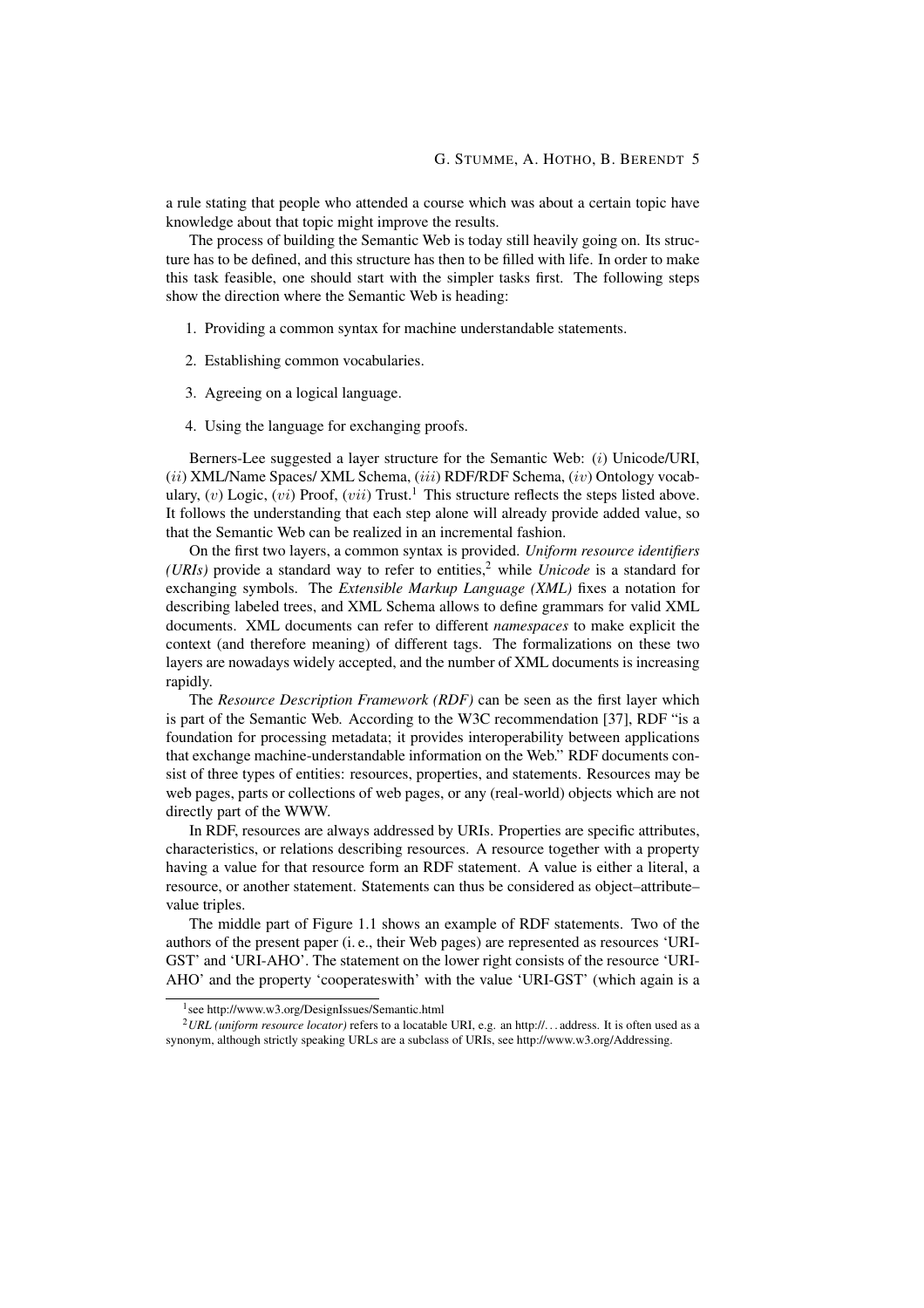

Figure 1.1: The relation between the WWW, relational metadata, and ontologies.

resource). The resource 'URI-SWMining' has as value for the property 'title' the literal 'Semantic Web Mining'.

The data model underlying RDF is basically a directed labeled graph. RDF Schema defines a simple modeling language on top of RDF which includes classes, is-a relationships between classes and between properties, and domain/range restrictions for properties. RDF and RDF Schema are noted with the syntax of XML, but they do not employ the tree semantics of XML.

The next layers are the *ontology vocabulary* and *logic*. Today the Semantic Web community considers these levels rather as one single level as most ontologies allow for logical axioms. Following [18], an ontology is "an explicit formalization of a shared understanding of a conceptualization". This high-level definition is realized differently by different research communities. However, most of them have a certain understanding in common, as most of them include a set of concepts, a hierarchy on them, and relations between concepts. Most of them also include axioms in some specific logic. To give a flavor, we present here just the core of our own definition [50, 7], as it is reflected by the Karlsruhe Ontology framework KAON.<sup>3</sup> It is built in a modular way, so that different needs can be fulfilled by combining parts.

**Definition 1.3.1** *A* core ontology with axioms *is a tuple*  $\mathcal{O} := (C, \leq_C, R, \sigma, \leq_R, \mathcal{A})$ *consisting of*

• *two disjoint sets* C *and* R *whose elements are called* concept identifiers *and* relation identifiers*, resp.,*

<sup>3</sup>http://kaon.semanticweb.org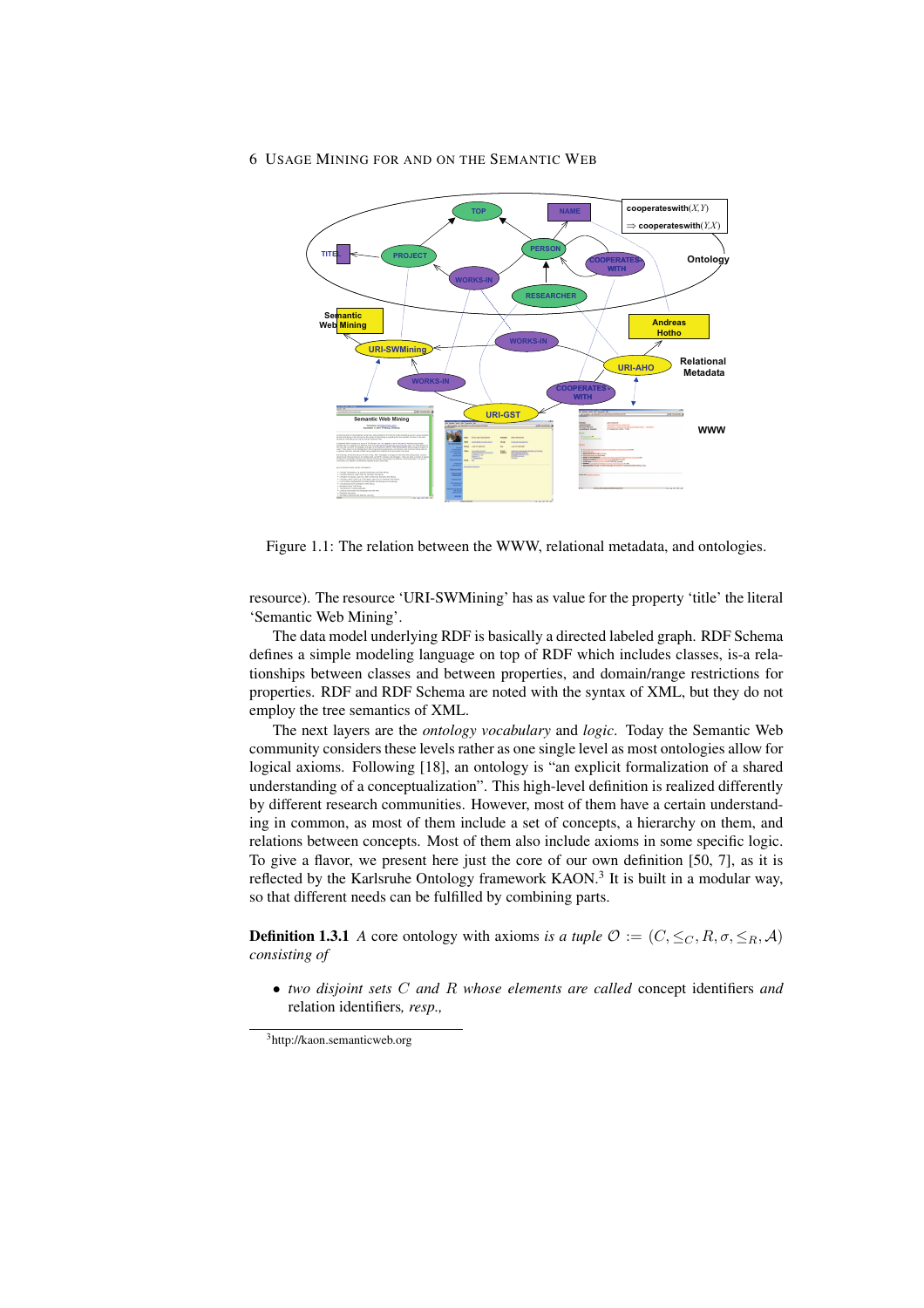- *a partial order*  $\leq_C$  *on C*, *called* concept hierarchy *or* taxonomy,
- *a function*  $\sigma: R \to C^+$  *called* signature *(where*  $C^+$  *is the set of all finite tuples of elements in* C*),*
- *a partial order*  $\leq_R$  *on R, called* relation hierarchy*, where*  $r_1 \leq_R r_2$  *implies*  $|\sigma(r_1)| = |\sigma(r_2)|$  and  $\pi_i(\sigma(r_1)) \leq_C \pi_i(\sigma(r_2))$ , for each  $1 \leq i \leq |\sigma(r_1)|$ , with π<sup>i</sup> *being the projection on the* i*th component, and*
- *a set* A *of logical axioms in some logical language* L*.*

This definition constitutes a core structure that is quite straightforward, well-agreed upon, and that may easily be mapped onto most existing ontology representation languages. Step by step the definition can be extended by taking into account axioms, lexicons, and knowledge bases [50].

As an example, have a look at the top of Figure 1.1. The set  $C$  of concepts is the set {Top, Project, Person, Researcher, Literal}, and the concept hierarchy  $\leq_C$  is indicated by the arrows with a bold head. The set R of relations is the set {works-in, researcher, cooperates-with, name}. The relation 'worksin' has (Person, Project) as signature, the relation 'name' has (Person, Literal) as signature.<sup>4</sup> In this example, the hierarchy on the relations is flat, i.e.,  $\leq_R$  is just the identity relation. For an example of a non-flat relation, have a look at Figure 1.2. The objects of the metadata level can be seen as instances of the ontology concepts. For example, 'URI-SWMining' is an instance of the concept 'Project', and thus by inheritance also of the concept 'Top'. Up to here, RDF Schema would be sufficient for formalizing the ontology.

Often ontologies contain also logical axioms. By applying logical deduction, one can then infer new knowledge from the information which is stated implicitly. The axiom in Figure 1.1 states for instance that the 'cooperates-with' relation is symmetric. From it, one can logically infer that the person addressed by 'URI-AHO' is cooperating with the person addressed by 'URI-GST' (and not only the other way around).

A priori, any knowledge representation mechanism<sup>5</sup> can play the role of a Semantic Web language. *Frame Logic* (or *F–Logic*; [27]), for instance, provides a semantically founded knowledge representation based on the frame and slot metaphor. Probably the most popular framework at the moment are Description Logics (DL). DLs are subsets of first order logic which aim at being as expressive as possible while still being decidable. The description logic  $\mathcal{SHIQ}$  provides the basis for the web language DAML+OIL.<sup>6</sup> Its latest version is currently established by the W3C Web Ontology Working Group (WebOnt)<sup>7</sup> under the name OWL.

Several tools are in use for the creation and maintenance of ontologies and metadata, as well as for reasoning within them. Our group has developed *OntoEdit* [51, 52], an ontology editor which is connected to *Ontobroker* [17], an inference engine for F– Logic. It provides means for semantic based query handling over distributed resources.

<sup>&</sup>lt;sup>4</sup>It is a drawing convention to have relations with Literal as range drawn this way, as they are sometimes considered as *attributes*.

 $5$ See [48] for a general discussion.

<sup>6</sup>http://www.daml.org

<sup>7</sup>http://www.w3.org/2001/sw/WebOnt/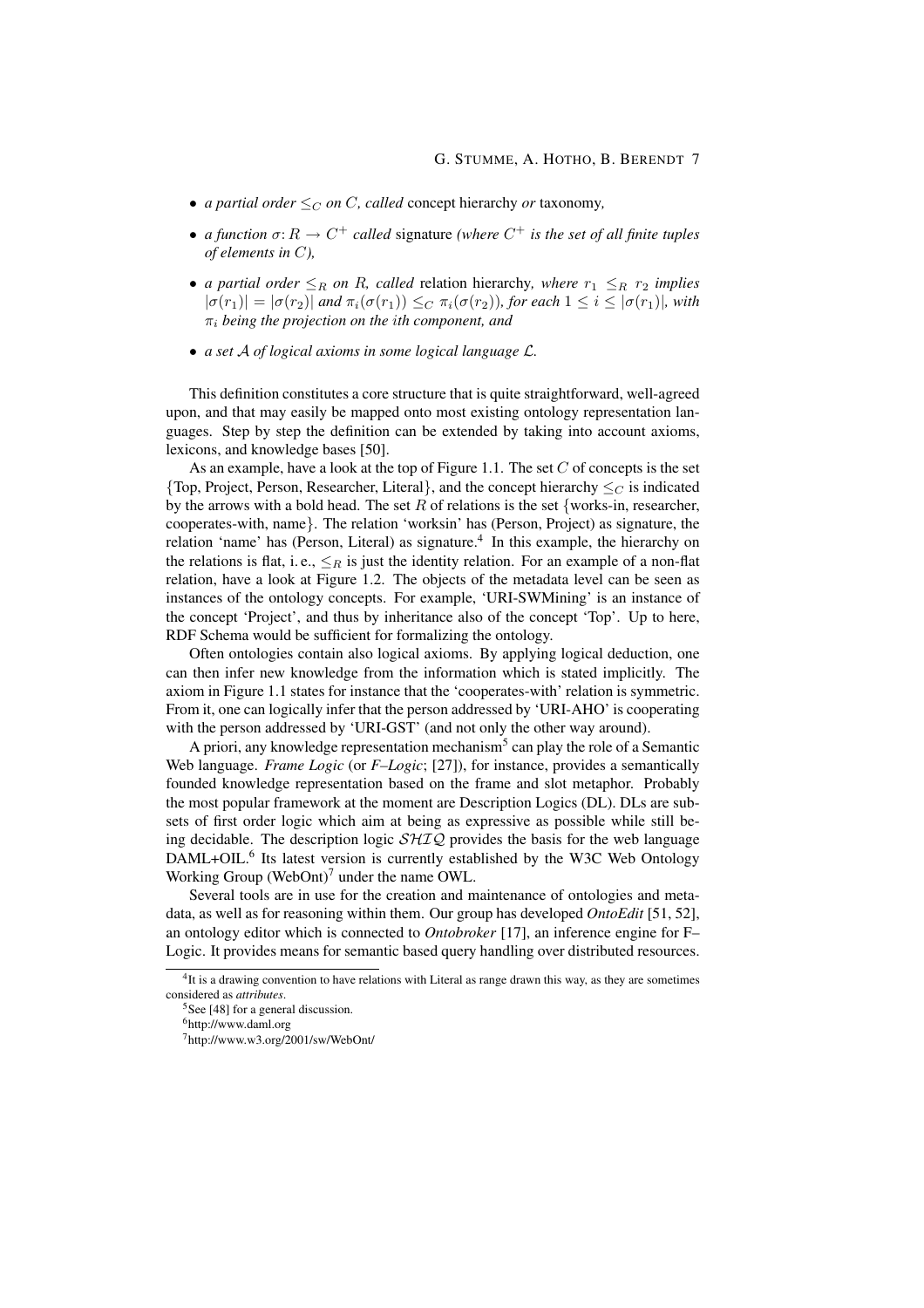Recently, the Karlsruhe Ontology Framework KAON [7] has been set up as follow– up of OntoEdit. It is an open-source ontology management infrastructure targeted for business applications consisting of a comprehensive tool suite. KAON allows for easy ontology creation and management, as well as building ontology-based applications. A connection to the FaCT<sup>8</sup> inference engine for the Description Language  $\mathcal{SHIQ}$  is planned.

*Proof* and *trust* are the remaining layers. They follow the understanding that it is important to be able to check the validity of statements made in the (Semantic) Web. These two layers are rarely tackled today, but are interesting topics for future research. In this paper, we will focus our interest on the XML, RDF, ontology and logic layers.

# 1.4 Using Semantics for Usage Mining and Mining the Usage of the Semantic Web

Semantics can be utilized for Web Mining for different purposes. Some of the approaches presented in this section rely on a comparatively *ad hoc* formalization of semantics, while others exploit the full power of the Semantic Web. The Semantic Web offers a good basis to enrich Web Mining: The types of (hyper)links are now described explicitly, allowing the knowledge engineer to gain deeper insights in Web structure mining; and the contents of the pages come along with a formal semantics, allowing her to apply mining techniques which require more structured input. Because the distinction between the use of semantics for Web mining and the mining of the Semantic Web itself is all but sharp, we will discuss both in an integrated fashion.

Web usage mining benefits from including semantics into the mining process for the simple reason that the application expert as the end user of mining results is interested in *events in the application domain*, in particular user behavior, while the data available—Web server logs—are technically oriented sequences of *HTTP requests*.A central aim is therefore to map HTTP requests to meaningful units of application events.

*Application events* are defined with respect to the application domain and the site, a non-trivial task that amounts to a detailed formalization of the site's business model. For example, relevant E-business events include product views and product clickthroughs in which a user shows specific interest in a specific product by requesting more detailed information (e.g., from the Beach Hotel to a listing of its prices in the various seasons).<sup>9</sup> Related events are click-throughs to a product category (e.g., from the Beach Hotel to the category of all Wellness Hotels); or click-through from a banner ad. Further product-oriented events include shopping cart changes and product purchases or bids.

Web server logs generally contain at least some information on an event that was marked by the user's request for a specific Web page, or the system's generating a page

 $8$ http://www.cs.man.ac.uk/ horrocks/FaCT

<sup>&</sup>lt;sup>9</sup>This tourism example, used throughout the paper, is inspired by the Getess project (http://www.getess.de/index en.html), which provides ontology-based access to tourism Web pages in Mecklenburg-Vorpommern (http://www.all-in-all.de/), a region in north-eastern Germany.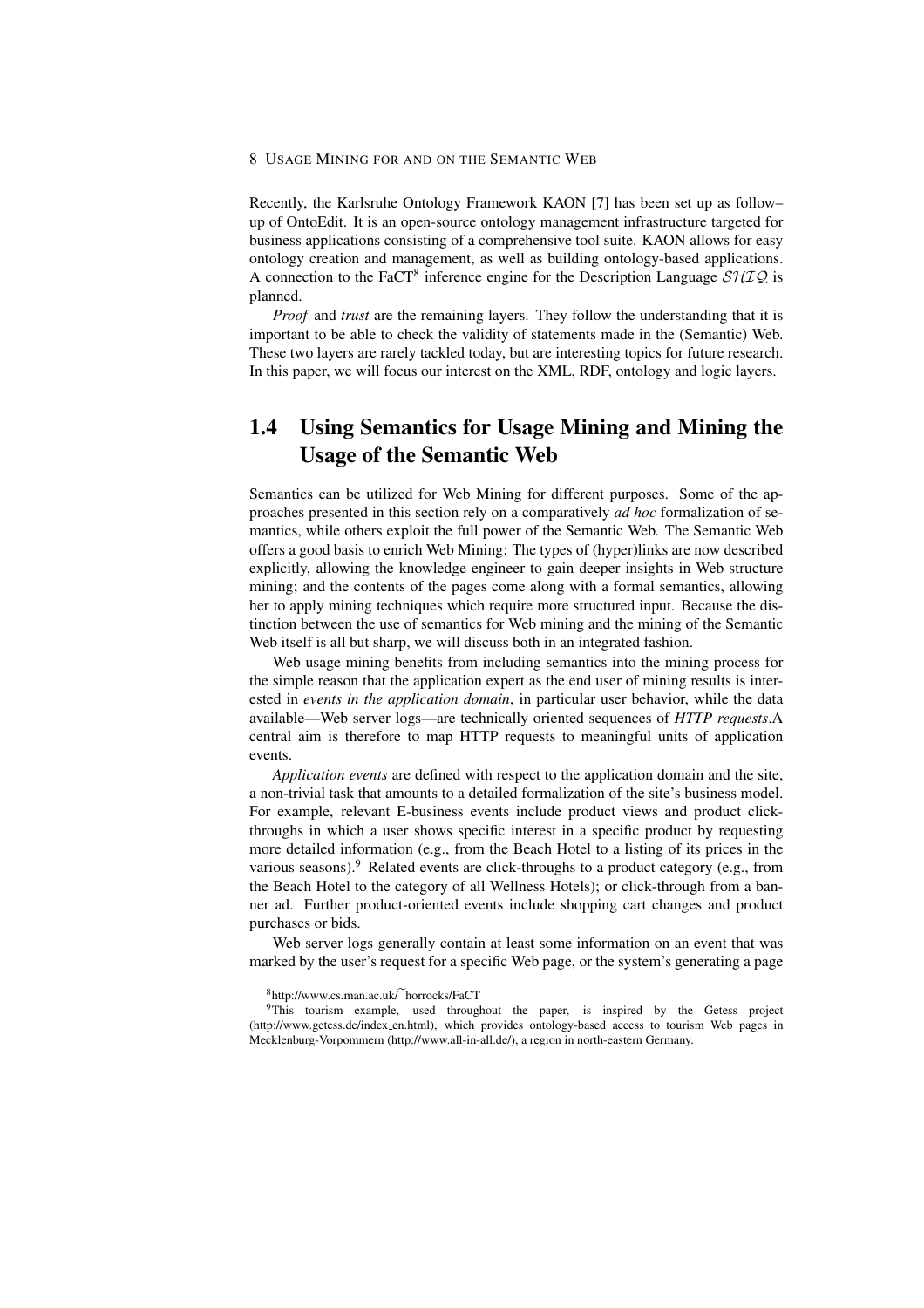to acknowledge the successful completion of a transaction. For example, consider a tourism Web site that allows visitors to search hotels according to different criteria, to look at detailed descriptions of these hotels, to make reservations, and so on. In the Web site, a hotel room reservation event may be identified by the recorded delivery of the page reserve.php?user=12345&hotel=Beach Hotel&people=2& arrive=01May&depart=04May, which was generated after the user chose "room for 2 persons" in the "Beach Hotel" and typed in the arrival and departure dates of his desired stay. What information the log contains, and whether this is sufficient, will depend on the technical set-up of the site as well as on the purposes of the analysis.

So what are the aspects of application events that need to be reconstructed using semantics? In the following sections, we will show that a requested Web page is, first, about some *content*, second, the request for a specific *service* concerning that content, and third, usually part of a larger sequence of events. We will refer to the first two as *atomic application events*, and to the third as *complex application event*.

## 1.4.1 Atomic application events: Content

A requested Web page is about something, usually a product or other object described in the page. For example, search hotel.html?facilities=tennis may be a page about hotels, more specifically a listing of hotels, with special attention given to a detailed indication of their sports facilities. To describe content in this way, URLs are generally mapped to concepts. The concepts are usually organized in taxonomies (also called "concept hierarchies", see [19] and the definition in Section 1.3). For example, a tennis court is a facility. Introducing relations, we note that a facility belongs-to an accommodation, etc. (see Fig. 1.2).

## 1.4.2 Atomic application events: Service

A requested Web page reflects a purposeful user activity, often the request for a specific service. For example, search hotel.html?facilities=tennis was generated after the user had initiated a search by hotel facilities (stating tennis as the desired value). This way of analyzing requests gives a better sense of what users wanted and expected from the site, as opposed to what they received in terms of the eventual content of the page.

To a certain extent, the requested service is associated with the request's URL stem and the delivered page's content (e.g., the URL search hotel.html says that the page was a result of a search request). However, the delivered page's content may also be meaningless for the understanding of user intentions, as is the case when the delivered page was a "404 File not found".

More information is usually contained in the specifics of the user query that led to the creation of the page. This information may be contained in the URL query string, which is recorded in the Web server log if the common request method GET is used. The query string may also be recorded by the application server in a separate log.

As an example, we have used an ontology to describe a Web site which operates on relational databases and also contains a number of static pages, together with an automated classification scheme that relies on mapping the query strings for dynamic page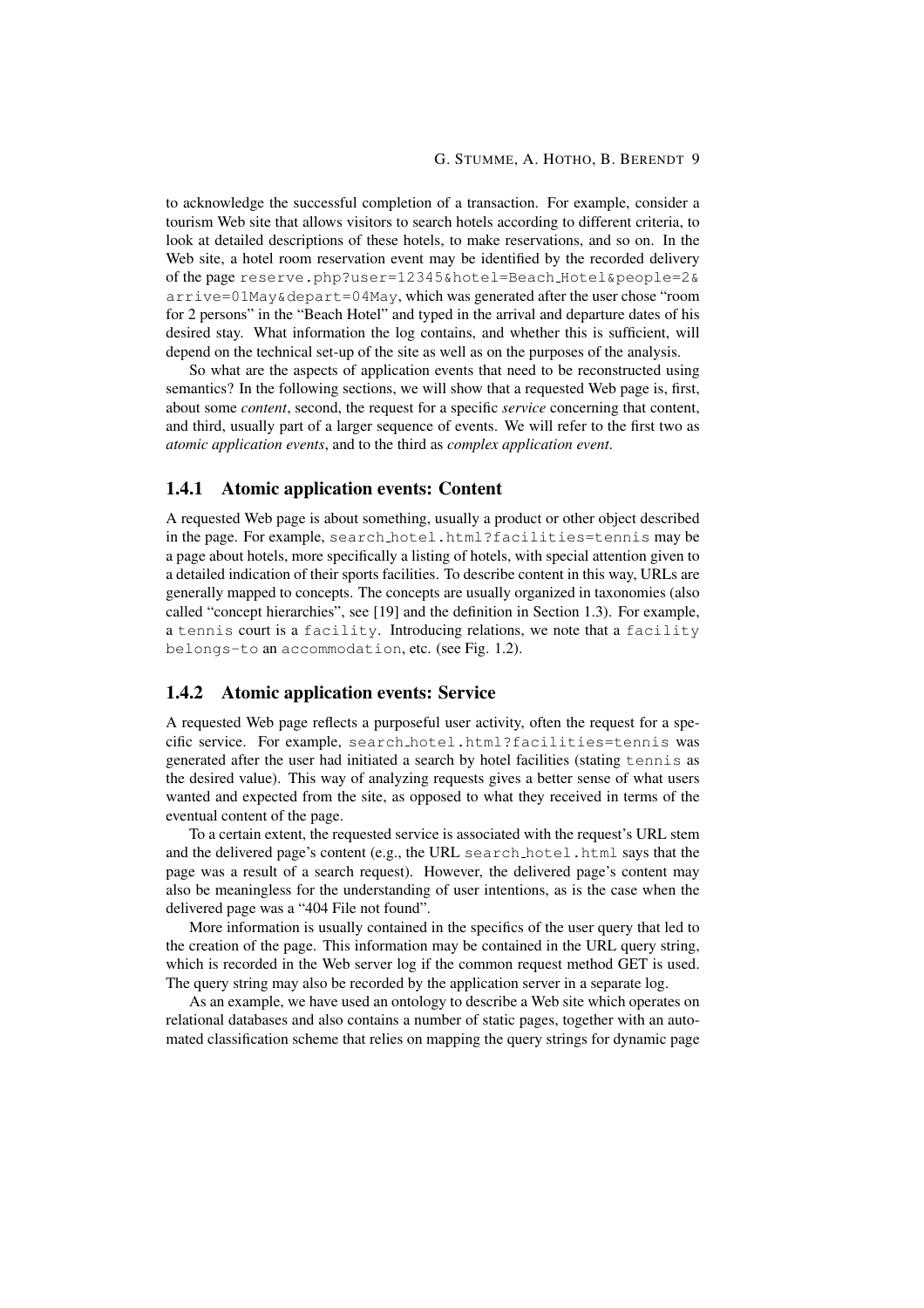

Figure 1.2: Parts of the ontology of the content of a fictitious tourism Web site.

generation to concepts [4]. Pages are classified according to multiple concept hierarchies that reflect content (type of object that the page describes), structure (function of pages in object search), and service (type of search functionality chosen by the user). A path can then be regarded as a sequence of (more or less abstract) concepts in a concept hierarchy, allowing the analyst to identify strategies of search. This classification can make Web usage mining results more comprehensible and actionable for Web site redesign or personalization: The semantic analysis has helped to improve the design of search options in the site, and to identify behavioral patterns that indicate whether a user is likely to successfully complete a search process, or whether he is likely to abandon the site [44]. The latter insights could be used to dynamically generate help messages for new users.

Oberle [39] develops a scheme for application server logging of user queries with respect to a full-blown ontology (a "knowledge portal" in the sense of [21]). This allows the analyst to utilize the full expressiveness of the ontology language, which enables a wide range of inferences going beyond the use of taxonomy-based generalizations. He gives examples of possible inferences on queries to a community portal, which can help support researchers in finding potential cooperation partners and projects. A large-scale evaluation of the proposal is under development.

The ontologies of content and services of a Web site as well as the mapping of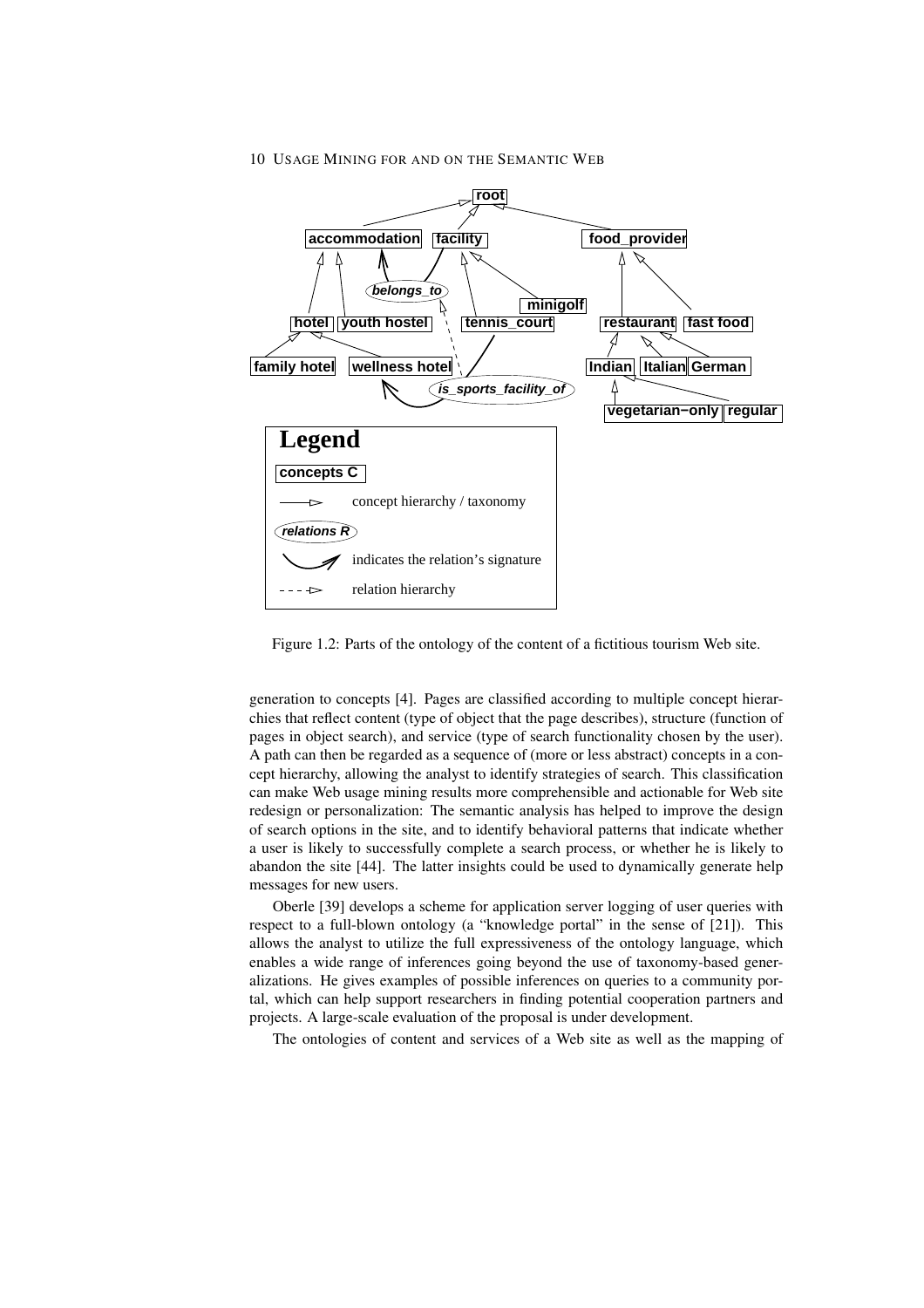pages into them may be obtained in various ways. At one extreme, ontologies may be hand-crafted ex post; at the other extreme, they may be the generating structure of the Web site (in which case also the mapping of pages to ontology elements is already available). In most cases, mining methods themselves must be called upon to establish the ontology (*ontology learning*) and/or the mapping (*instance learning*), for example by using methods of learning relations (e.g., [32]) and information extraction (e.g., [15, 30]).

## 1.4.3 Complex application events

A requested Web page, or rather, the activity/ies behind it, is generally part of a more extended behavior. This may be a problem-solving strategy consciously pursued by the user (e.g., to narrow down search by iteratively refining search terms), a canonical activity sequence pertaining to the site type (e.g., catalog search/browse, choose, add-to-cart, pay in an E-commerce setting [34]), or a description of behavior identified by application experts in exploratory data analysis. An example of the latter is the distinction of four kinds of online shopping strategies by [38]: *directed buying*, *search/deliberation*, *hedonic browsing*, and *knowledge building*. The first group is characterized by focused search patterns and immediate purchase. The second is more motivated by a future purchase and therefore tends to browse through a particular category of products rather than directly proceed to the purchase of a specific product. The third is entertainment- and stimulus-driven, which occasionally results in spontaneous purchases. The fourth also shows exploratory behavior, but for the primary goal of information acquisition as a basis for future purchasing decisions. Moe characterized these browsing patterns in terms of product and category pages visited on a Web site. Spiliopoulou, Pohle, and Teltzrow [45] transferred this conceptualization to the analysis of a non-commercial information site. They formulated regular expressions that capture the behavior of search/deliberation and knowledge building, and used sequence mining to identify these behaviors in the site's logs.

The ontologies required in this case are most often sequences or, more generally, regular expressions whose atoms are activity and/or content units as described in "Service" and "Content" above. In general, the sequential order within a behavior will be relevant; thus sequence mining is applied. Figure 1.3 illustrates these concepts using the running example.

## 1.4.4 How is knowledge about application events used in mining?

Once requests have been mapped to concepts, the question arises how knowledge is gained from these transformed data. We will investigate the treatment of atomic and of complex application events in turn.

Mining using multiple taxonomies is related to OLAP data cube techniques: objects (in this case, requests or requested URLs) are described along a number of dimensions, and concept hierarchies or lattices are formulated along each dimension to allow more abstract views (cf. [54, 28, 22, 49]).

The analysis of data abstracted using taxonomies is crucial for many mining applications to generate meaningful results: In a site with dynamically generated pages,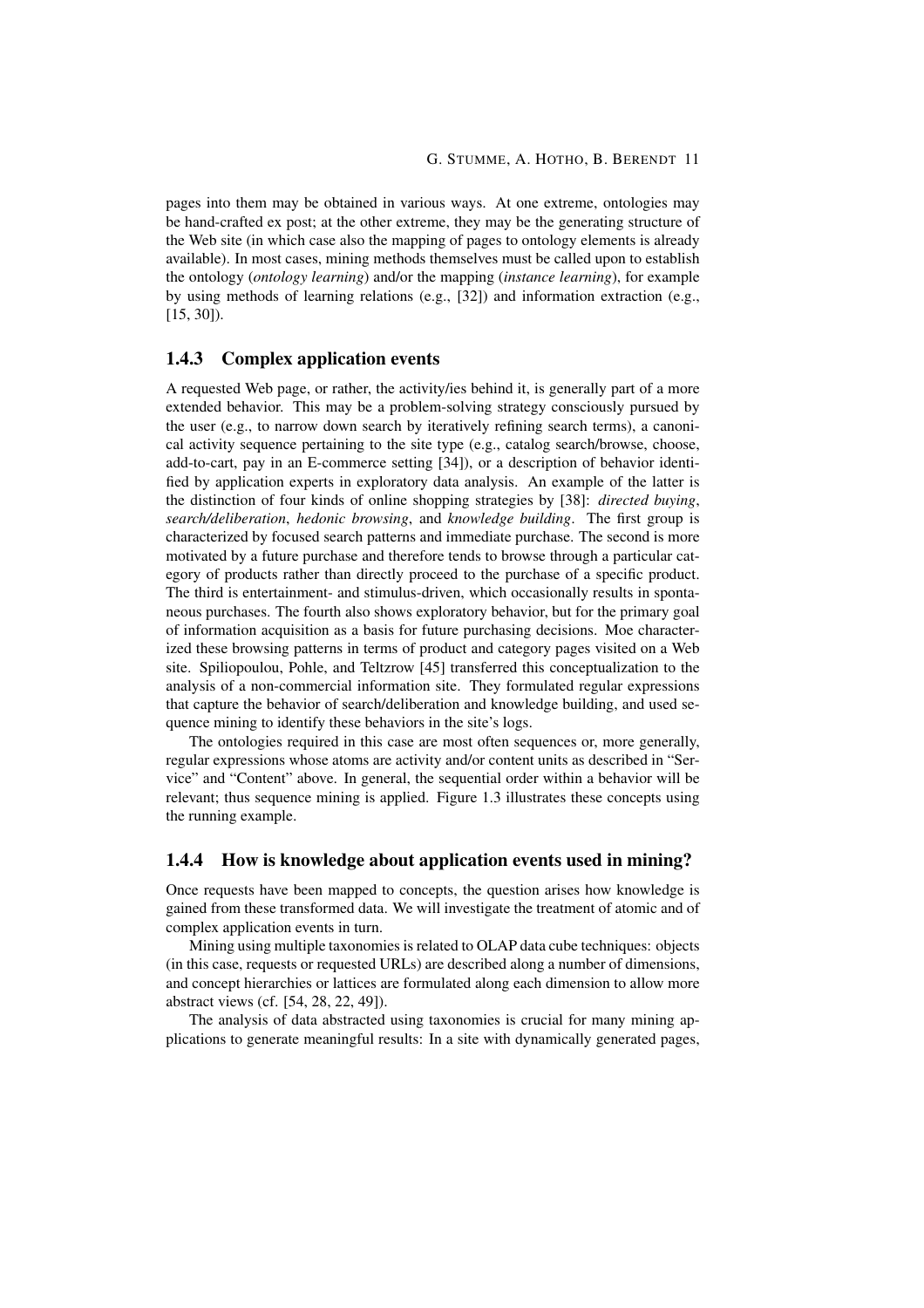

Figure 1.3: Parts of the ontology of the complex application events of the example site.

each individual page will be requested so infrequently that no regularities may be found in an analysis of navigation behavior. Rather, regularities may exist at a more abstract level, leading to rules like "visitors who stay in Wellness Hotels also tend to eat in restaurants". Second, patterns mined in past data are not helpful for applications like recommender systems when new items are introduced into product catalog and/or site structure: The new Pier Hotel cannot be recommended simply because it was not in the tourism site before and thus could not co-occur with any other item, be recommended by another user, etc. A knowledge of regularities at a more abstract level could help to derive a recommendation of the Pier Hotel because it too is a Wellness Hotel (and there are criteria for recommending Wellness Hotels).

After the preprocessing steps in which access data have been mapped into taxonomies, two main approaches are taken in subsequent mining steps. In many cases, mining operates on concepts at a chosen level of abstraction. For example, the sessions are transformed into points in a feature space [36], or on the sessions transformed into sequences of content units at a given level of description (for example, association rules can be sought between abstract concepts such as Wellness Hotels, tennis courts, and restaurants). This approach is usually combined with interactive control of the software, so that the analyst can re-adjust the chosen level of abstraction after viewing the results (e.g., in the miner WUM; see [4] for a case study).

Alternatively to this 'static' approach, other algorithms identify the most specific level of relationships by choosing concepts dynamically. This may lead to rules like "People who stay at Wellness Hotels tend to eat at vegetarian-only Indian restaurants" linking hotel-choice behavior at a comparatively high level of abstraction with restaurantchoice behavior at a comparatively detailed level of description.

For example, Srikant and Agrawal [46] search for associations in given taxonomies,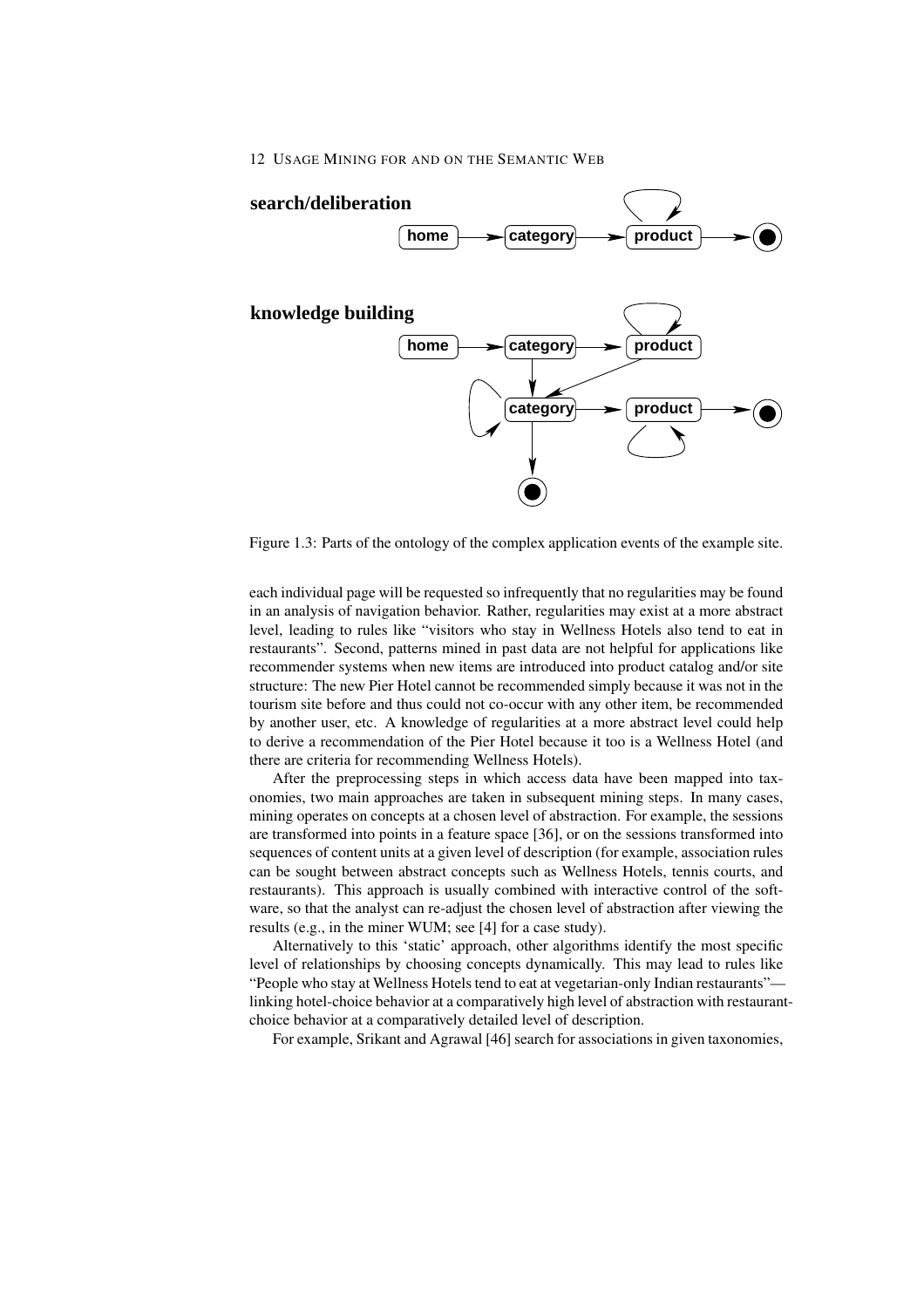using support and confidence thresholds to guide the choice of level of abstraction. Dai and Mobasher [16] present a scheme for aggregating towards more general concepts when an explicit taxonomy is missing. They apply clustering to sets of sessions; this clustering identifies related concepts at different levels of abstraction.

Semantic Web Usage Mining for complex application events involves two steps of mapping requests to events. As discussed in Section 1.4.3 above, complex application events are usually defined by regular expressions in atomic application events (at some given level of abstraction in their respective hierarchies). Therefore, in a first step, URLs are mapped to atomic application events at the required level of abstraction. In a second step, a sequence miner can then be used to discover sequential patterns in the transformed data. The shapes of sequential patterns sought, and the mining tool used, determine how much prior knowledge can be used to constrain the patterns identified: They range from largely unconstrained first-order or k-th order Markov chains [6], to regular expressions that specify the atomic activities completely (the name of the concept) or partially (a variable matching a set of concepts) [43, 2].

Examples of the use of regular expressions describing application-relevant courses of events include search strategies [4], a segmentation of visitors into customers and non-customers [44], and a segmentation of visitors into different interest groups based on the customer buying cycle model from marketing [45].

To date, few commonly agreed-upon models of Semantic Web behavior exist. The still largely exploratory nature of the field implies that highly interactive data preparation and mining tools are of paramount importance: They give the best support for domain experts working with analysts to contribute their background knowledge in an iterative mining cycle. A central element of interactive tools for exploration is visualization. Visualization allows the detection of further structure in sequential patterns (for a survey, see [3]).

However, with the increasing standardization of many Web applications, and the increasing confluence of mining research with application domain research (e.g., marketing), the number of standard courses of events is likely to grow. Examples are the predictive schemes of E-commerce sites (see the example from [34] mentioned in Section 1.4.3 above), and the description of browsing strategies given by [38].

# 1.5 Extracting Semantics from Web Usage

The effort behind the Semantic Web is to add semantic annotation to Web documents in order to access knowledge instead of unstructured material. The purpose is to allow knowledge to be managed in an automatic way. Web Mining can help to learn definitions of structures for knowledge organization (e. g., ontologies) and to provide the population of such knowledge structures.

All approaches discussed here are semi-automatic. They assist the knowledge engineer in extracting the semantics, but cannot completely replace her. In order to obtain high-quality results, one cannot replace the human in the loop, as there is always a lot of tacit knowledge involved in the modeling process [8]. A computer will never be able to fully consider background knowledge, experience, or social conventions. If this were the case, the Semantic Web would be superfluous, since then machines like search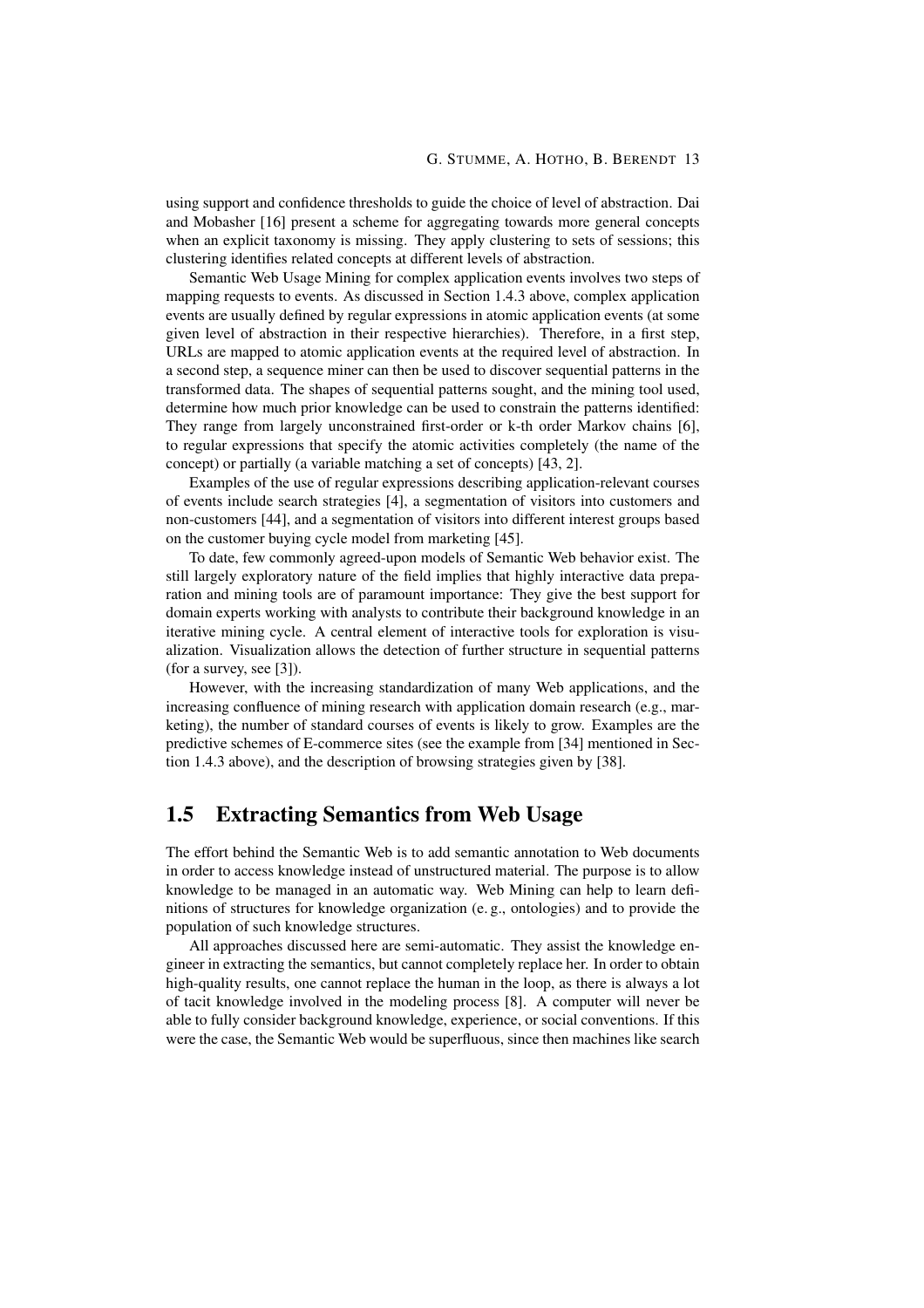engines or agents could operate directly on conventional Web pages. The overall aim of our research is thus not to replace the human, but rather to provide him with more and more support.

In [5], we have discussed how content, structure, and usage mining can be used for creating Semantics. Here we focus on the contribution of usage mining.

In the World Wide Web as in other places, much knowledge is socially constructed. This social behavior is reflected by the usage of the Web. One tenet related to this view is that navigation is not only driven by formalized relationships or the underlying logic of the available Web resources, but that it "is an information browsing strategy that takes advantage of the behavior of like-minded people" ([10, p.18]). Recommender systems based on "collaborative filtering" have been the most popular application of this idea. In recent years, the idea has been extended to consider not only ratings, but also Web usage as a basis for the identification of like-mindedness ("People who liked/bought this book also looked at ..."); see [35] for a recent mining-based system; see also [24] for a classic, although not mining-based, application.

Web usage mining by its definition always creates patterns that structure pages in some way. An example is the "relatedness" of different products that frequently cooccur in user visits and can therefore be used for cross-selling and up-selling recommendations. The question is how usage can create patterns that help build the Semantic Web.

Put differently, the question is how usage patterns can reveal semantic relationships better than the automated analysis of collections of single pages alone may do. For Semantic Web Usage Mining, this means that some content may actually be defined only after and through (frequent) usage. An illustrative selection of approaches will highlight the research questions in this current area of research.

Ypma and Heskes [53] model navigation in terms of hidden Markov models, with the hidden states being page categories, and the observed request events being instances of them. Their main aim was to show that a meaningful page categorization may be learned simultaneously with the user labeling and inter-category transitions; "semantic labels" (such as "sports" pages) were assigned to a state afterwards by manual inspection of the pages instantiating that state.

Chi et al. [12, 11] identify frequent paths through a site. Based on the keywords extracted from the pages along the path, they compute the likely "information scent" followed, i.e. the intended goal of the path. The information scent is a set of weighted keywords, which can be manually inspected using an interactive, highly visual tool, and then labeled more concisely. Thus, usage creates a set of "information goals" users expect from the site.

User navigation has been employed to infer topical relatedness, i.e. the relatedness of a set of pages to a topic as given by the terms of a query to a search engine. Aggarwal [1] refers to this as "collaborative crawling" and proposes it as a method for improving on "focused" and "intelligent" crawling which uses only the information from page content and hyperlink structure. A classification of pages into "satisfying the user defined predicate" and "not satisfying the predicate" is thus learned from usage, structure, and content information. An obvious application is to mine user navigation to improve search engine ranking [23, 26].

Many approaches use a combination of content extraction techniques (like keyword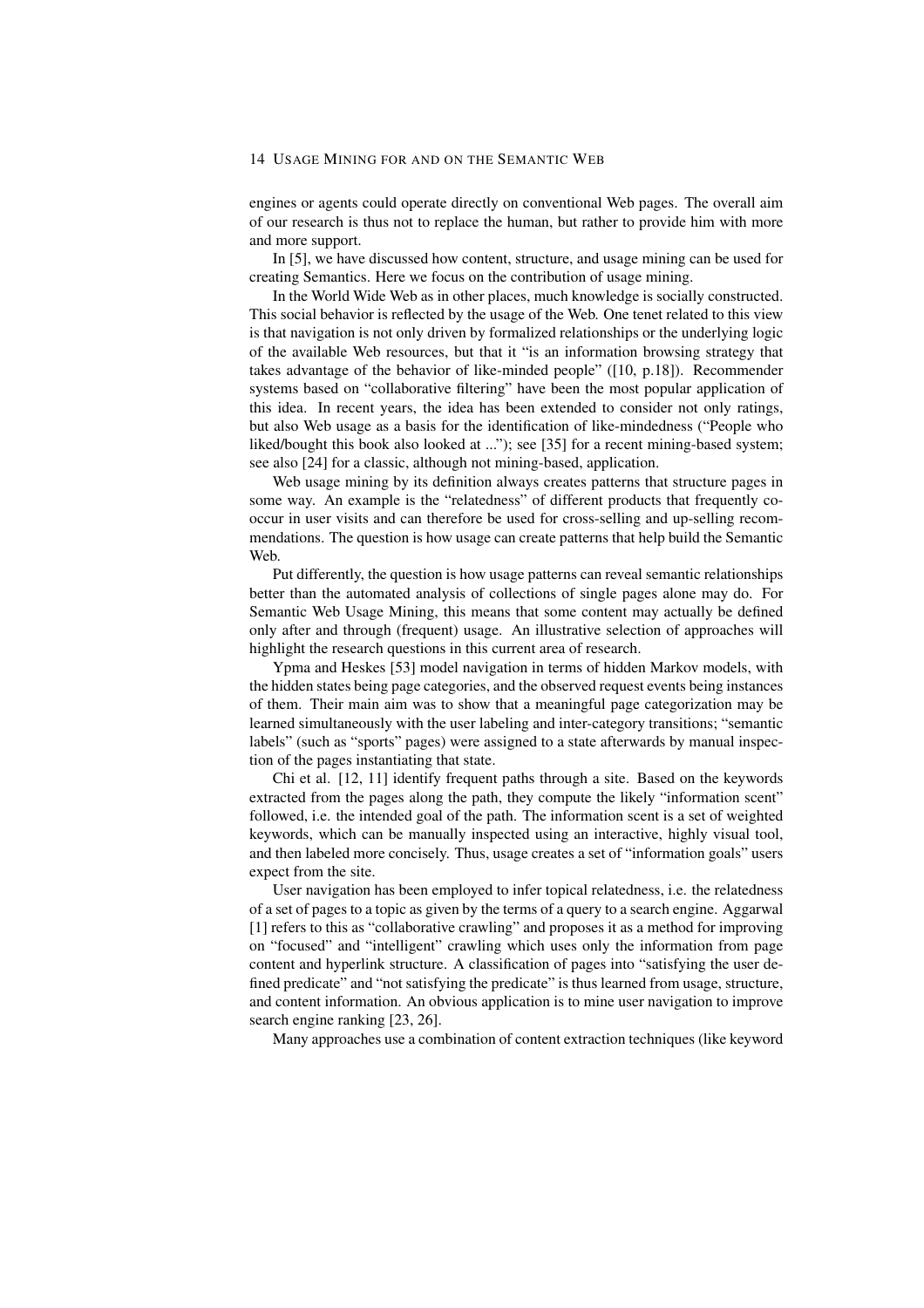analysis) and techniques for extracting patterns of usage to generate recommendations. For example, in content-based collaborative filtering, textual categorization of documents are used for generating pseudo-rankings for every user-document pair [33]. [41] use a combination of IE techniques analyzing single pages, ontologies, and the mining of a user's previous search history to make recommendations for query improvement in a search engine. The basic idea is (a) to offer terms that are shown in the hierarchy as related, and (b) to infer from terms that occurred frequently in previous search histories a relative weighting on the set of pages that are described only coarsely by the few terms of the initial current query.

To sum up, these examples show various ways of how the Semantic Web can be built up using techniques of Web (usage) mining.

# 1.6 Conclusion and Outlook

In this paper, we have studied the combination of the two fast-developing research areas Semantic Web and Web Mining, especially usage mining. We discussed how Semantic Web Usage Mining can improve the results of 'classical' usage mining by exploiting the new semantic structures in the Web; and how the construction of the Semantic Web can make use of Web Mining techniques. A truly semantic understanding of Web usage needs to take into account not only the information stored in server logs, but also the *meaning* that is constituted by the sets and sequences of Web page accesses. The examples provided show the potential benefits of further research in this integration attempt.

One important focus is to make search engines and other programs able to better understand the content of Web pages and sites. This is reflected in the wealth of research efforts that model pages in terms of an ontology of the content. Overall, three important directions for further interdisciplinary cooperation between mining and application experts in Semantic Web Usage Mining have been identified: (1) the development of ontologies of complex behaviour, (2) the deployment of these ontologies in Semantic Web description and mining tools, and (3) continued research into methods and tools that allow the integration of both experts' and users' background knowledge into the mining cycle.

Web mining methods should increasingly treat content, structure, and usage in an integrated fashion in iterated cycles of *extracting* and *utilizing* semantics, to be able to understand and (re)shape the Web.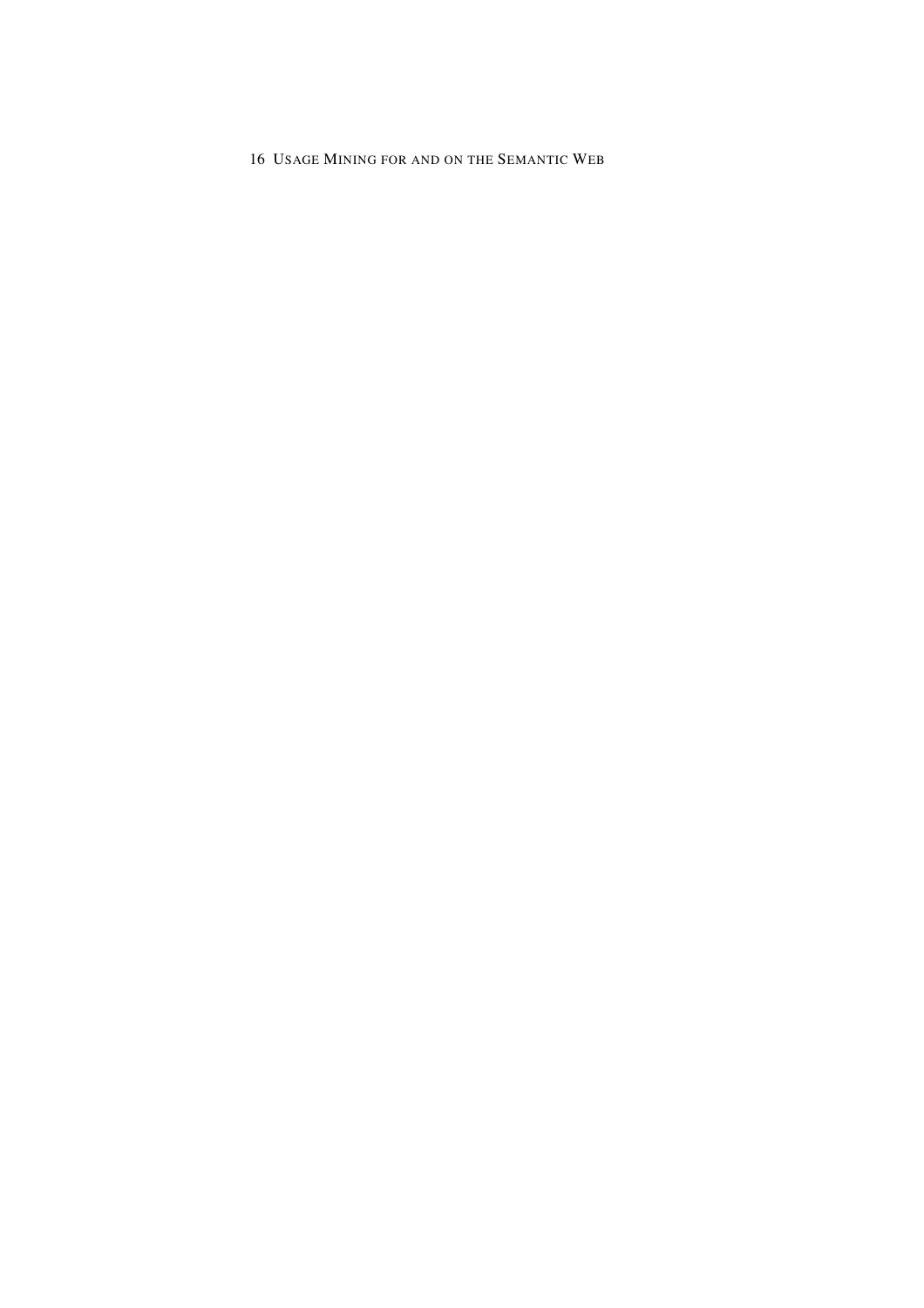# **Bibliography**

- [1] C.C. Aggarwal. Collaborative crawling: Mining user experiences for topical resource discovery. In *KDD - 2002 – Proceedings of the Eighth ACM SIGKDD International Conference on Knowledge Discovery and Data Mining, Edmonton, CA, July 23-26, 2002*, pages 423–428, New York, 2002. ACM.
- [2] M. Baumgarten, A.G. Büchner, S.S. Anand, M.D. Mulvenna, and J.G. Hughes. User-driven navigation pattern discovery from internet data. In M. Spiliopoulou and B. Masand, editors, *Advances in Web Usage Analysis and User Profiling*, pages 74–91. Springer, Berlin, 2000.
- [3] B. Berendt. Detail and context in web usage mining: Coarsening and visualizing sequences. In R. Kohavi, B.M. Masand, M. Spiliopoulou, and J. Srivastava, editors, *WEBKDD 2001 – Mining Web Log Data Across All Customer Touch Points*, pages 1–24. Springer-Verlag, Berlin Heidelberg, 2002b.
- [4] B. Berendt and M. Spiliopoulou. Analysing navigation behaviour in web sites integrating multiple information systems. *The VLDB Journal*, 9(1):56–75, 2000.
- [5] Bettina Berendt, Andreas Hotho, and Gerd Stumme. Towards semantic web mining. In *[20]*, pages 264–278.
- [6] J. L. Borges and M. Levene. Data mining of user navigation patterns. In M. Spiliopoulou and B. Masand, editors, *Advances in Web Usage Analysis and User Profiling*, pages 92–111. Springer, Berlin, 2000.
- [7] Erol Bozsak, Marc Ehrig, Siegfried Handschuh, Andreas Hotho, Alexander Maedche, Boris Motik, Daniel Oberle, Christoph Schmitz, Steffen Staab, Ljiljana Stojanovic, Nenad Stojanovic, Rudi Studer, Gerd Stumme, York Sure, Julien Tane, Raphael Volz, and Valentin Zacharias. Kaon - towards a large scale semantic web. In Kurt Bauknecht, A. Min Tjoa, and Gerald Quirchmayr, editors, *E-Commerce and Web Technologies, Third International Conference, EC-Web 2002, Aix-en-Provence, France, September 2-6, 2002, Proceedings*, volume 2455 of *Lecture Notes in Computer Science*, pages 304–313. Springer, 2002.
- [8] B. Buchanan. Informed knowledge discovery: Using prior knowledge in discovery programs. In *KDD 2000 – Proceedings of the Sixth ACM SIGKDD International Conference on Knowledge Discovery and Data Mining, Boston, MA, August 20-23, 2000*, page 3, New York, 2000. ACM.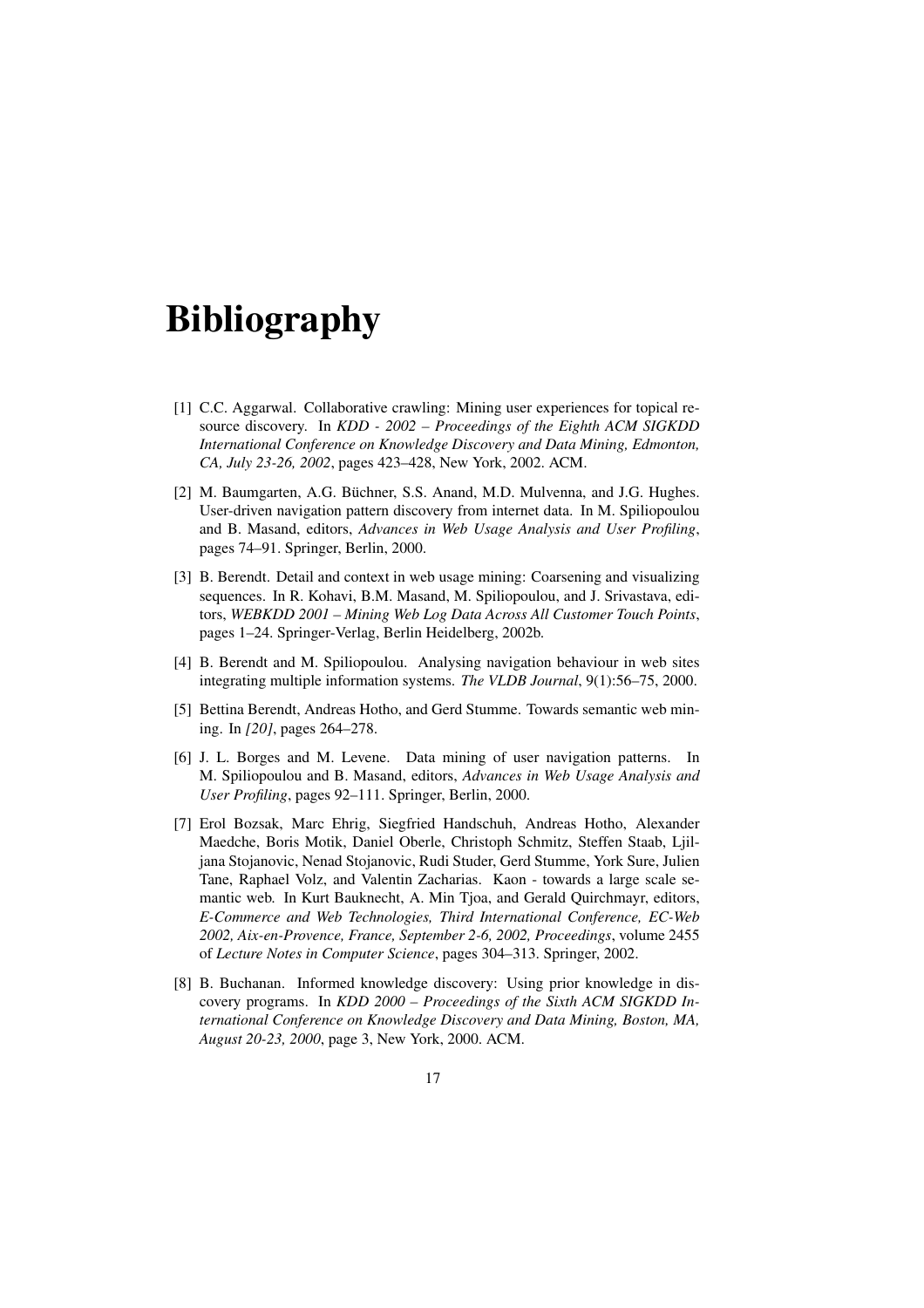- 18 USAGE MINING FOR AND ON THE SEMANTIC WEB
- [9] S. Chakrabarti. Data mining for hypertext: A tutorial survey. *SIGKDD Explorations*, 1:1–11, 2000.
- [10] C. Chen. *Information Visualisation and Virtual Environments*. Springer, London, 1999.
- [11] E.H. Chi, P. Pirolli, K. Chen, and J. Pitkow. Using information scent to model user information needs and actions on the web. In *Proceedings of the ACM CHI 2001 Conference on Human Factors in Computing Systems, Seattle, WA, March 31–April 4, 2001*, Amsterdam: ACM Press, 2001.
- [12] E.H. Chi, P. Pirolli, and J. Pitkow. The scent of a site: a system for analyzing and predicting information scent, usage, and usability of a web site. In *Proceedings of the ACM CHI 2000 Conference on Human Factors in Computing Systems*, pages 161–168, Amsterdam: ACM Press., 2000.
- [13] R. Cooley. *Web Usage Mining: Discovery and Application of Interesting Patterns from Web Data*. PhD thesis, University of Minnesota, Faculty of the Graduate School, 2000.
- [14] R. Cooley, B. Mobasher, and J. Srivastava. Web mining: Information and pattern discovery on the world wide web. In *Proceedings of the Ninth IEEE International Conference on Tools with Artificial Intelligence (ICTAI'97), November 1997*, 1997.
- [15] M. Craven, D. DiPasquo, D. Freitag, A. McCallum, T. Mitchell, K. Nigam, and S. Slattery. Learning to construct knowledge bases from the world wide web. *Artificial Intelligence*, 118(1-2):69–113, 2000.
- [16] H. Dai and B. Mobasher. Using ontologies to discover domain-level web usage profiles. In *Proceedings of the Second Semantic Web Mining Workshop at PKDD 2001, Helsinki, Finland, August 20, 2002*, 2002.
- [17] Dieter Fensel, Stefan Decker, Michael Erdmann, and Rudi Studer. Ontobroker in a nutshell. In *European Conference on Digital Libraries*, pages 663–664, 1998.
- [18] T. R. Gruber. Towards Principles for the Design of Ontologies Used for Knowledge Sharing. In N. Guarino and R. Poli, editors, *Formal Ontology in Conceptual Analysis and Knowledge Representation*, Deventer, The Netherlands, 1993. Kluwer Academic Publishers.
- [19] Han and Kamber. *Data Mining. Concepts and Techniques*. Morgan Kaufmann, San Francisco, LA, 2001.
- [20] Ian Horrocks and James A. Hendler, editors. *The Semantic Web ISWC 2002, First International Semantic Web Conference, Sardinia, Italy, June 9-12, 2002, Proceedings*, volume 2342 of *Lecture Notes in Computer Science*. Springer, 2002.
- [21] A. Hotho, A. Maedche, S. Staab, and R. Studer. SEAL-II the soft spot between richly structured and unstructured knowledge. *Journal of Universal Computer Science (J.UCS)*, 7(7):566–590, 2001.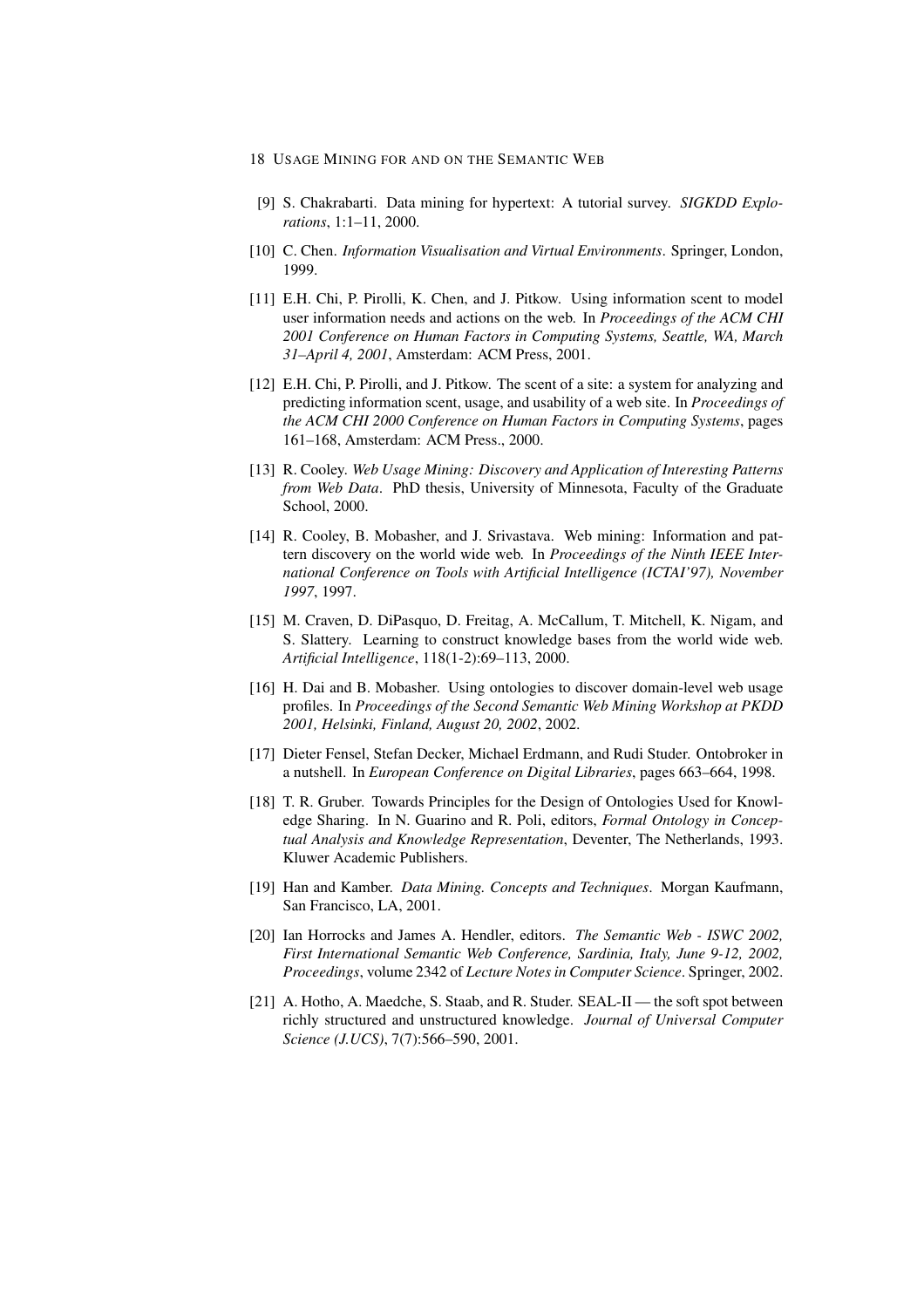- [22] J.Z. Huang, M. Ng, W.-K. Ching, J. Ng, and D. Cheung. A cube model and cluster analysis for web access sessions. In R. Kohavi, B.M. Masand, M. Spiliopoulou, and J. Srivastava, editors, *WEBKDD 2001 – Mining Web Log Data Across All Customer Touch Points*, pages 48–67. Springer-Verlag, Berlin Heidelberg, 2002b.
- [23] T. Joachims. Optimizing search engines using clickthrough data. In *KDD 2002 – Proceedings of the Eighth ACM SIGKDD International Conference on Knowledge Discovery and Data Mining, Edmonton, CA, July 23-26, 2002*, pages 133– 142, New York, 2002. ACM.
- [24] T. Joachims, D. Freitag, and T. Mitchell. Webwatcher: A tour guide for the world wide web. In *Proceedings of the International Joint Conference on Artificial Intelligence (IJCAI)*, 1997.
- [25] H. Kato, T. Nakayama, and Y. Yamane. Navigation analysis tool based on the correlation between contents distribution and access patterns. In *Working Notes of the Workshop on Web Mining for E-Commerce - Challenges and Opportunities (WebKDD 2000) at the 6th ACM SIGKDD International Conference on Knowledge Discovery and Data Mining*, pages 95–104, Boston, MA, 2000.
- [26] C. Kemp and K. Ramamohanarao. Long-term learning for web search engines. In *Proceedings of the 6th European Conference on Principles of Data Mining and Knowledge Discovery (PKDD 2002), Helsinki, Finland, August 2002*, pages 263–274, Berlin – Heidelberg, 2002. Springer.
- [27] Michael Kifer, Georg Lausen, and James Wu. Logical foundations of objectoriented and frame-based languages. *Journal of the ACM*, 42:741–843, 1995.
- [28] R. Kimball and R. Merx. *The Data Webhouse Toolkit Building Web-Enabled Data Warehouse*. Wiley Computer Publishing, New York, 2000.
- [29] Jon M. Kleinberg. Authoritative sources in a hyperlinked environment. *Journal of the ACM*, 46(5):604–632, 1999.
- [30] A.H.F. Laender, B.A. Ribeiro-Neto, A.S. da Silva, and J.S. Teixeira. A brief survey of web data extraction tools. *SIGMOD Record*, 31(2):84–93, 2002.
- [31] W. Lin, S.A. Alvarez, and C. Ruiz. Efficient adaptive-support association rule mining for recommender systems. *Data Mining and Knowledge Discovery*, 6:83– 105, 2002.
- [32] A. Maedche and S. Staab. Discovering conceptual relations from text. In *ECAI-2000 - European Conference on Artificial Intelligence. Proceedings of the 13th European Conference on Artificial Intelligence*, pages 321–325. IOS Press, Amsterdam, 2000.
- [33] P. Melville, R.J. Mooney, and R. Nagarajan. Content-boosted collaborative filtering. In *Proceedings of the ACM SIGIR Workshop on Recommender Systems, New Orleans, LA, September 2001*, 2001.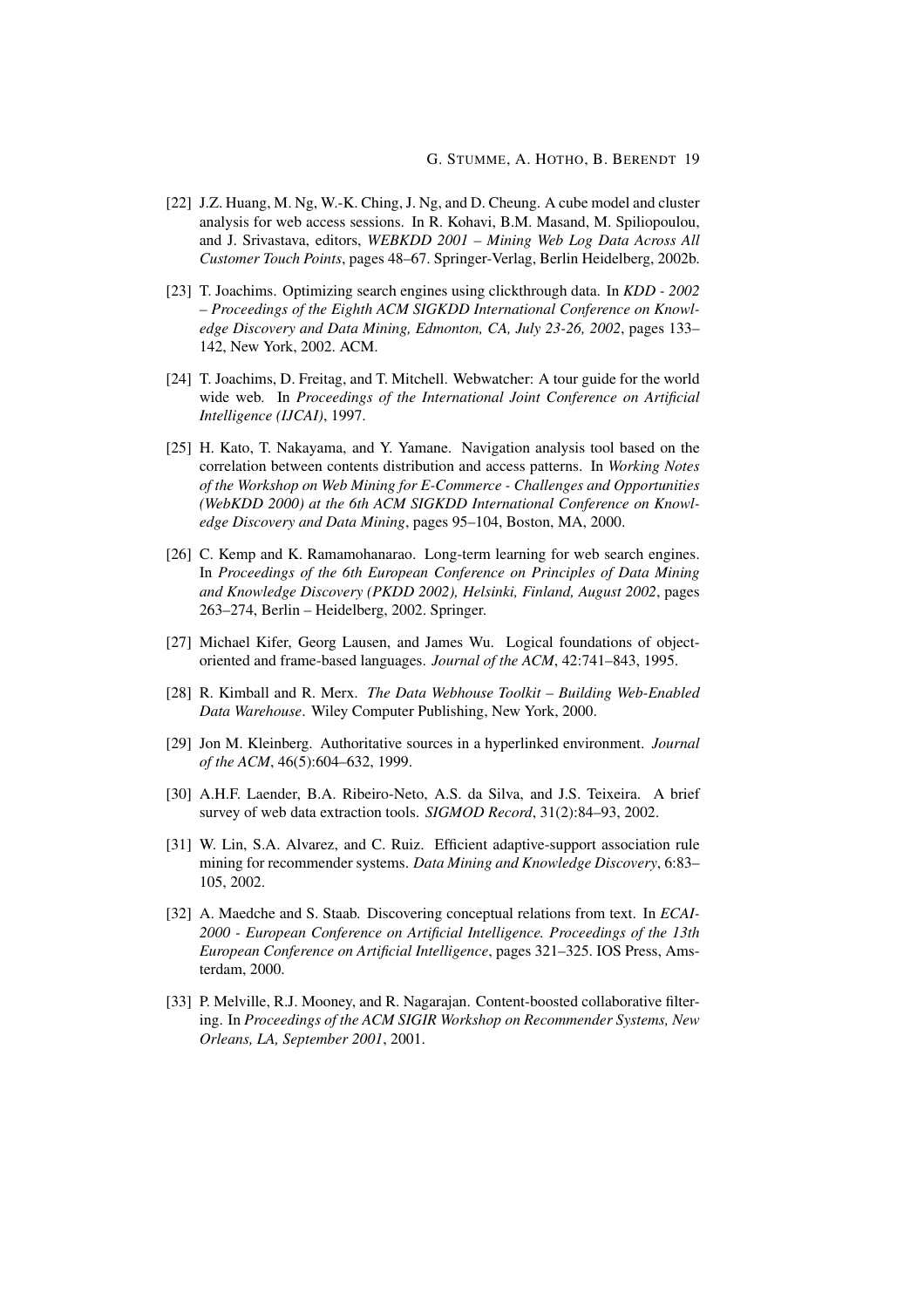- 20 USAGE MINING FOR AND ON THE SEMANTIC WEB
- [34] D.A. Menascé, V. Almeida, R. Fonseca, and M.A. Mendes. A methodology for workload characterization of e-commerce sites. In *Proceedings of the ACM Conference on Electronic Commerce, Denver, CO, November 1999*, New York, 1999. ACM.
- [35] B. Mobasher, R. Cooley, and J. Srivastava. Automatic personalization based on web usage mining. *Communications of the ACM*, 43(8):142–151, 2000.
- [36] B. Mobasher, H. Dai, T. Luo, Y. Sun, and J. Zhu. Integrating web usage and content mining for more effective personalization. In *Proceedings of the International Conference on E-Commerce and Web Technologies (ECWeb2000)*, pages 165–176, Greenwich, UK, 2000.
- [37] Resource Description Framework (RDF): Model and Syntax specification. W3C recommendation, 22 February 1999, www.w3.org/TR/REC-rdf-syntax-19990222/, 1999.
- [38] W. Moe. Buying, searching, or browsing: Differentiating between online shoppers using in-store navigational clickstream. *Journal of Consumer Psychology*, (forthcoming), 2001.
- [39] D. Oberle. *Semantic Community Web Portals Personalization, Studienarbeit*. Universität Karlsruhe, 2000.
- [40] L. Page, S. Brin, R. Motwani, and T. Winograd. The pagerank citation ranking: Bringing order to the web. In *Proceedings of the 7th International World Wide Web Conference*, pages 161–172, Brisbane, Australia, 1998.
- [41] S. Parent, B. Mobasher, and S. Lytinen. An adaptive agent for web exploration based of concept hierarchies. In *Proceedings of the 9th International Conference on Human Computer Interaction*, New Orleans, LA, 2001.
- [42] Fabrizio Sebastiani. Machine learning in automated text categorization. *ACM Computing Surveys*, 34(1):1–47, 2002.
- [43] M. Spiliopoulou. The laborious way from data mining to web mining. *International Journal of Computer Systems, Science, & Engineering*, 14:113–126, 1999.
- [44] M. Spiliopoulou and C. Pohle. Data mining for measuring and improving the success of web sites. *Data Mining and Knowledge Discovery*, 5:85–14, 2001.
- [45] M. Spiliopoulou, Carsten Pohle, and Max Teltzrow. Modelling and mining web site usage strategies. In *Proceedings of the Multi-Konferenz Wirtschaftsinformatik, Nürnberg, Germany, Sept. 9-11, 2002, 2002.*
- [46] R. Srikant and R. Agrawal. Mining generalized association rules. In *Proceedings of the 21st International Conference on Very Large Databases, Zurich, Switzerland, September 1995*, pages 407–419, 1995.